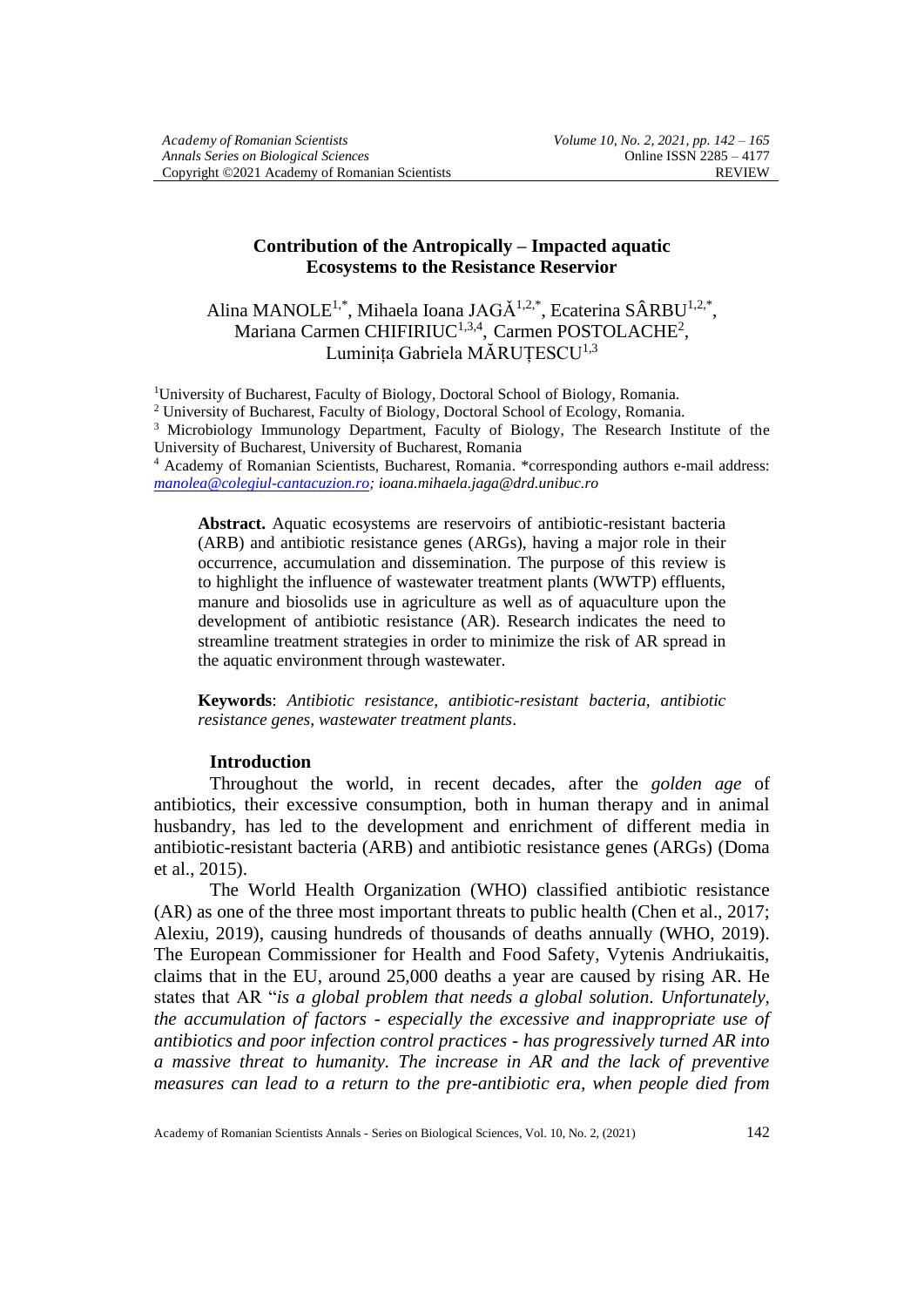Contribution of the Antropically – Impacted Aquatic Ecosystems to the Resistance Reservior

*common infections and minor injuries. This would have major consequences for human health and the economy, not only in Europe but also around the world*" (Vytenis, 2017).

After the introduction of a new antibiotic in the clinic, the development of resistance is inevitable. The rate of emergence of bacterial strains resistant to new drugs is of the order of 1%, but after 8-12 years of intensive use of antibiotics (in human clinic and animal husbandry), multidrug-resistant bacterial strains have become very common (Mihăescu et al., 2007). Many of the bacterial pathogens, which have caused epidemics among the human population, have evolved into AR forms versus several classes of antibiotics (MDR = multidrug resistance) (Alekshun and Levy, 2007; Moisoiu et al., 2016). The term "*superbugs*" defines microorganisms which, as a result of multiple mutations, cause increased morbidity and mortality and cause a high level of AR to the classes of antibiotics specifically recommended for their treatment. In some cases, super-resistant strains also have increased virulence and increased transmissibility, suggesting that AR may even be considered a virulence factor (Moisoiu et al., 2016).

Currently, there is a danger of continuous development of AR in pathogenic bacteria, a fact of particular concern for the species from the "ESKAPE group" (Pendleton et al., 2013; Peneş et al., 2017). In 2019, the emergence of an extensively drug-resistant (XDR) strain of *Klebsiella pneumoniae* (XDR), including carbapenems and colistin, has been reported [\(https://www.ecdc.europa.eu/sites/default/files/](https://www.ecdc.europa.eu/sites/default/files/) documents/Communicable-disease-threats-report-5-Oct-2019-rs.pdf), in Germany, Slovenia, Spain, Iran, Turkey, United Kingdom, Greece, Switzerland, France (Robert Koch Institute. Datenbank Resistenzübersicht 2018. RKI; 2019, [https://ars.rki.de/](https://ars.rki.de/%20Content/) [Content/D](https://ars.rki.de/%20Content/)atabase/ResistanceOverview.aspx).

If initially, the research has focused on the AR acquired in the hospital environment, subsequently, a major role in the development and dissemination of AR was attributed to the natural environment (Gillings et al., 2013). Antibiotics and ARGs existing in the natural environment may in part originate from anthropogenic contamination (Gillings et al., 2013; Anthony et al., 2017). The development of ARBs and their distribution in microbial populations throughout the biosphere are the result of many years of relentless selection pressure since the introduction of antibiotics (Barber and Rozwadowska-Dowzenko, 1948; Crofton and Mitchison, 1948; Watanabe, 1963; Levy, 1982; Davies, 1995; Chopra and Roberts, 2001; WHO, 2014).

The volume of antibiotics used in the outpatient setting is much higher than in hospitalized patients, up to 30% of all outpatient antibiotic prescriptions being considered unnecessary and up to 50%, inadequate for the pathological condition (Schmidt et al., 2018). In agriculture, antibiotics are also used in excess, not only to fight infections, but also to stimulate the growth of some animals (birds, pigs and cattle) (Mecena, 2017). The pharmaceutical industry in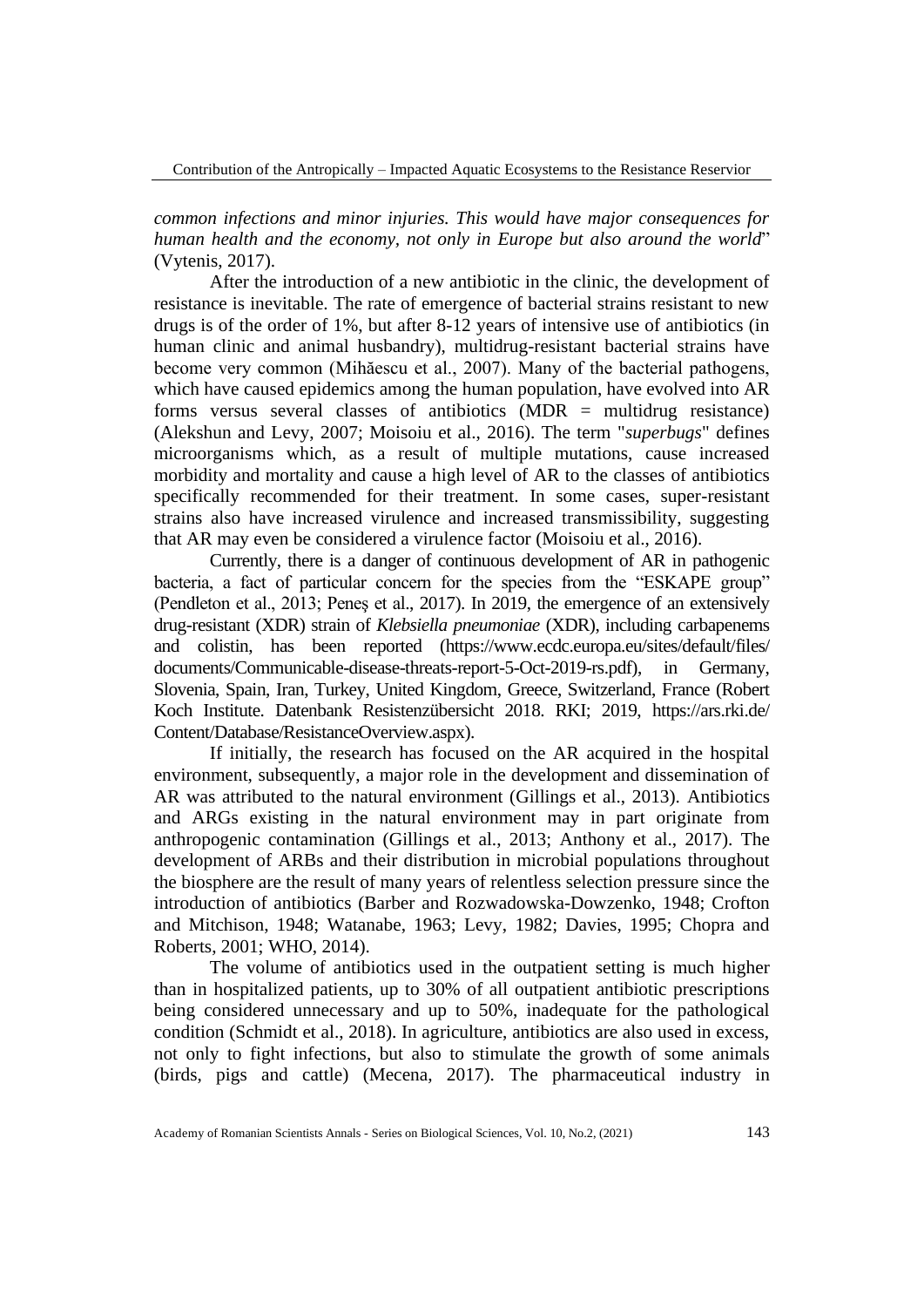conjunction with the increased use of antibiotics in human and veterinary medicine are closely linked to the increasing prevalence of ARB, favoring their release along with human and animal waste in the environment, and especially in aquatic ecosystems such as industrial, community, clinical and agricultural wastewater (Li et al., 2010; Rizzo et al., 2013; Devarajan et al., 2015; Barancheshme and Munir, 2017; Anthony et al., 2017). In most cases, the concentration of ARB in the environment correlates with that of ARGs (Kristiansson et al., 2011; Anthony et al., 2017).

The aquatic environments are important in the circulation and storage of antibiotics and are therefore considered true hotspots for the development and dissemination of ARGs (Baquero et al., 2008; Berglund et al., 2014; Ma et al., 2017). Rizzo and co-workers described wastewater treatment plants (WWTPs) as critical points for the occurrence of AR (Anthony et al., 2017). Because WWTP collects wastewater from domestic sources, respectively from hospitals or the food industry, where the consumption of antibiotics is quite high, it was found that, although water is subjected to treatment and disinfection, ARB and ARG are not completely eliminated. In other words, these water sources have a major impact on ARG transfer and dispersion, representing an immediate concern for researchers (Rizzo et al., 2013; Rodriguez-Mozaz et al., 2015; Xu et al., 2015; Paul et al. colab., 2018).

# **Main categories of chemicals that act as selective pressure factors for AR in the environment**

The literature highlights three categories of chemicals with antimicrobial action: antimicrobials (antibiotics, antifungals, antivirals and antiparasitics), heavy metals and biocides (disinfectants and surfactants) (Singer et al., 2016).

### *Antibiotics*

Antibiotics are heterogeneous chemicals produced by microorganisms (actinomycetes, Gram-positive bacilli and microscopic filamentous fungi) through biosynthetic processes, in order to kill or inhibit the growth of other species of microorganisms (Doma et al., 2015). Semi-synthetic or artificially synthesized substances are currently included in the category of antibiotics (Mihăescu et al., 2007).

Before the 1930s, mortality due to infections was huge, this period being described as the "*dark age*" or pre-antibiotic period. The first active antibiotic, benzylpenicillin, was discovered in 1928 by Alexander Fleming (Fleming, 1929), introduced into infection therapy only in 1942, when pharmacologist Howard Florey and biochemist Ernst Boris Chain purified and widely produced penicillin, the miracle drug of the twentieth century.The resounding success of human subjects has triggered numerous researches completed with the appearance of numerous antibiotics. After the 1930s, the "*era of antibiotics*" began (Jesman et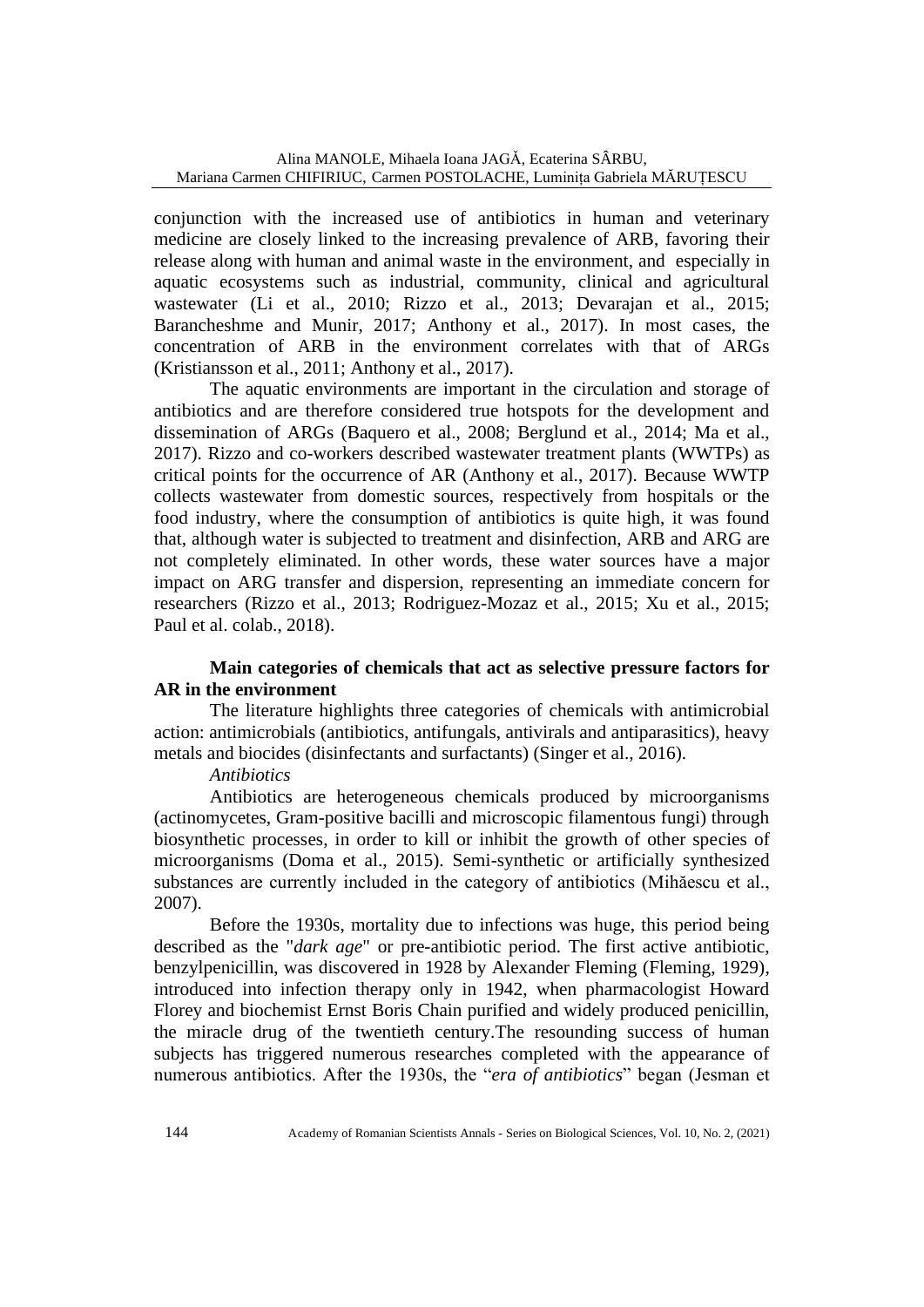al., 2011; Preoţescu et al., 2014), with the glory years 1940-1960, in which most of the antibiotics used today were discovered. In 1940, Chaine and Florey were able to isolate crystallized penicillin in pure form, only after studying its qualities, it was used for therapeutic purposes. The resounding success of human subjects triggered numerous researches completed with the appearance of numerous antibiotics, so in 1944 streptomycin was discovered, in 1947, chloramphenicol, in 1948, chlorotetracycline, in 1958 semisynthetic penicillins, in 1960 cephalosporins, in 1980 fluoroquinolones etc. (Giguere, 2006; Doma et al., 2015).

In the years 1980-1990, genetic studies were performed on the bacterial genome and, implicitly, the targets on which antibiotics act on the bacterial cell, as well as ARG (Giguere, 2006; Doma et al., 2015). In developed countries, the average life expectancy has increased by about twenty years due to the discovery of antibiotics, besides active immunization through vaccination (Doma et al., 2015). Antibiotics are also frequently used in the veterinary sector (e.g., penicillins, tetracyclines, macrolides, aminoglycosides) (Giguere, 2006; Doma et al., 2015). On the other hand, antibiotics pose a major risk to human health because they are considered the main selective factors responsible for the occurrence and spread of AR both in the clinic and in natural bacterial communities (Bayarski, 2006; Sengupta et al., 2013; Cristea et al., 2015).

Improper management of AR has exacerbated the situation, so many bacterial conditions (eg. infections with *Escherichia coli* O157: H7, opportunistic Enterobacterales such as *Klebsiella* sp., methicillin-resistant *Staphylococcus aureus*, or with vancomycins-resistant enterococci*,* Lyme disease, toxic shock syndrome, destructive skin streptococcal infections) need totally new antibiotics (Keyes et al., 2003; Giguere, 2006; Wulf et al., 2007; Aarestrup et al., 2008; Doma et al., 2015).

In human common infections with *Campylobacter* and *E. coli*, resistance to fluoroquinolones occurs due to the use of fluoroquinolones in animal feed, and through meat there is subsequent transmission of ARB to humans (Doma et al., 2015). Increased frequency of quinolone resistance has been also demonstrated for other enteric pathogens, such as *Salmonella enteritidis* and *Campylobacter spp.*, while *Salmonella typhimurium* manifests multiple resistance to ampicillin, chloramphenicol, streptomycin, sulfonamides and tetracycline (Hendriksen et al. 2004, Doma et al. , 2015).

In soil and water, low concentrations of antibiotics can probably allow the selection of ARB, thus enriching the collection of ARG in the environmental *resistome* (Doma et al., 2015). Due to the permanent release of microbes from sediments into the water, the constructed wetland deposits are major sources of ARGs. The operational and environmental factors of constructed wetlands greatly influence the types and concentrations of ARGs, more than the source of pollutants. Household sewerage is the main source of ARGs in the constructed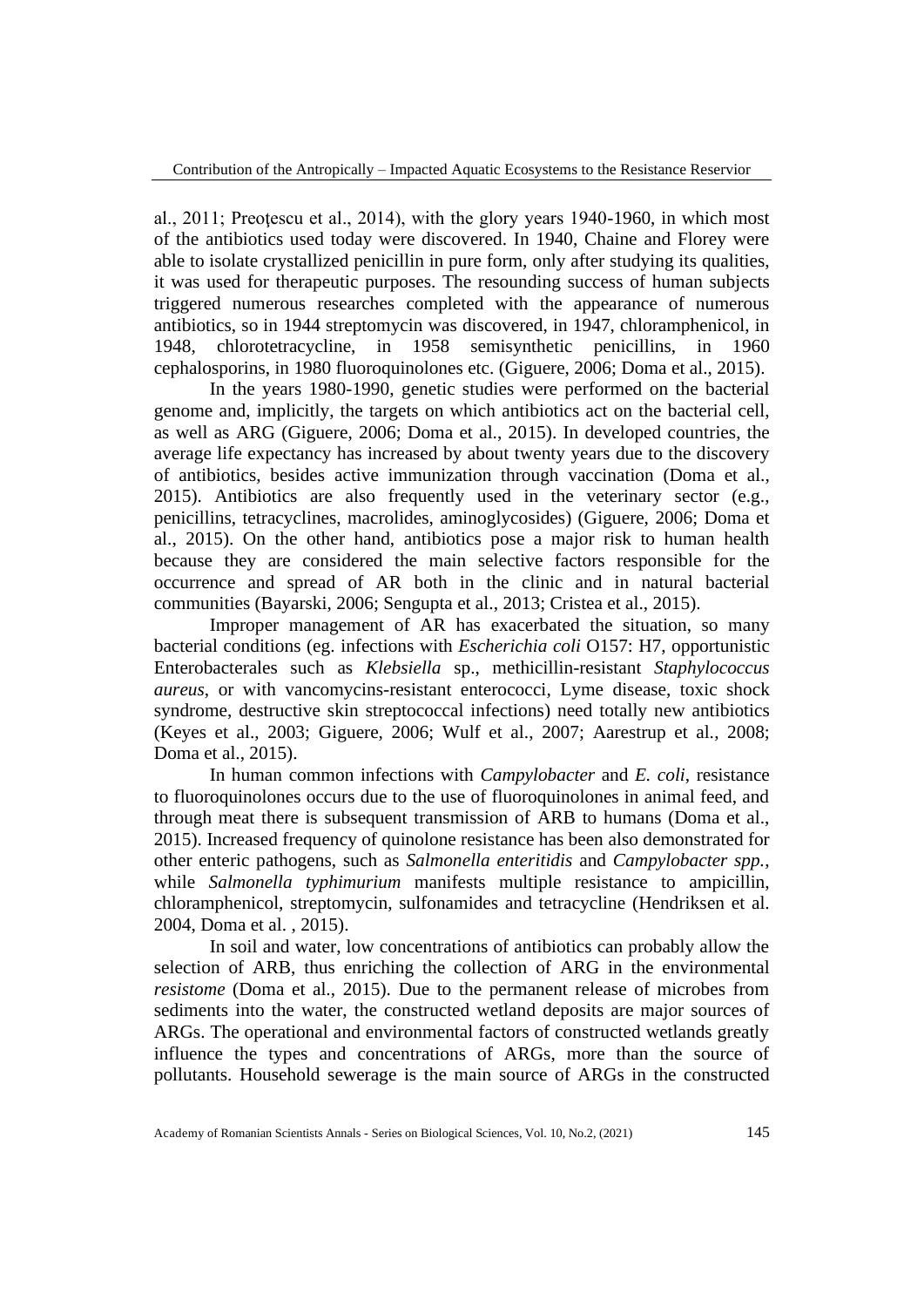wetland (Barancheshme and Munir, 2017). Fang et al. highlighted the presence of ARB, ARGs [*sul* (1), *sul* (3), *tet* (A), *tet* (C), *tet* (E) and *qnr* (S)] and the presence of contaminants, such as antibiotics and metals (Fang et al., 2017). In one study, Chen et al. detected the presence of *sul* (1), *sul* (2), *sul* (3), *tet* (G), *tet* (M), *tet* (O), *tet* (X), *erm cml* (A) and *flo* (R) resistance genes in six constructed wetlands mesocosms (Chen et al., 2016).

Studies have shown that wastewater and animal waste contain a large number of resistant bacteria and, although they are subjected to various treatment processes in WWTP, the bacteria can reach the receiving waters (Rizzo et al., 2013; Czekalski et al., 2014). At least locally, the continuous discharge of these contaminants causes an increase in the level of natural resistance. Under these conditions, the probability of ARGs reaching back to human and animal microbiota or even pathogens is increasing (Cantas et al., 2013; Czekalski et al., 2014).

Antibiotics and their metabolites are eliminated in the urine and feces of patients, reaching hospitals effluents. Similarly, people who are treated at home with different classes of antibiotics, eventually release antibiotics and ARB in the wastewater treatment system. Subsequently, antibiotics end up in the sludge of the stations and, through it, in the field, in the form of fertilizer, or, directly in the receiving surface waters (Berglund, 2015).

Wetlands are exposed to antibiotic contamination through the wastewater to be treated. In animal and poultry farms, antibiotics are used both as growth promoters and for therapeutic purposes. These aspects determine the expansion, through animal excrement, of antibiotics and metabolites, in fields and in groundwater. If antibiotics are used on fish farms, they get directly into the aquatic environment. Whenever antibiotics are spread, ARB is likely to follow the same dispersal pathways. Thus, there are environments that have a mixture of antibiotics, ARB and bacterial mcirobiota, which can also aquire ARGs turning them into resistance hotspots that favor the proliferation of ARGs and the creation of new resistant strains, by HGT (Berglund, 2015).

The selective forces involved in maintaining ARGs include not only the direct pressure of antibiotic, but also the co-selection exerted by other substances present, such as metals and biocides (Baker-Austin et al., 2006; Wales and Davies, 2015). Resistance determinants for some of these compounds can be colocated on the same mobile genetic elements as ARG (Pal et al., 2015). Similarly, exposure to other stressors other than antibiotics may select genes encoding efflux pumps, which in turn may generate bacteria less sensitive to antibiotics.

# *Heavy metals*

Anthropogenic contamination of the environment with heavy metals is a major problem in the AR control, as it contributes to the selection and co-selection of ARB and ARG. Co-selection is due to the coupling of resistance mechanisms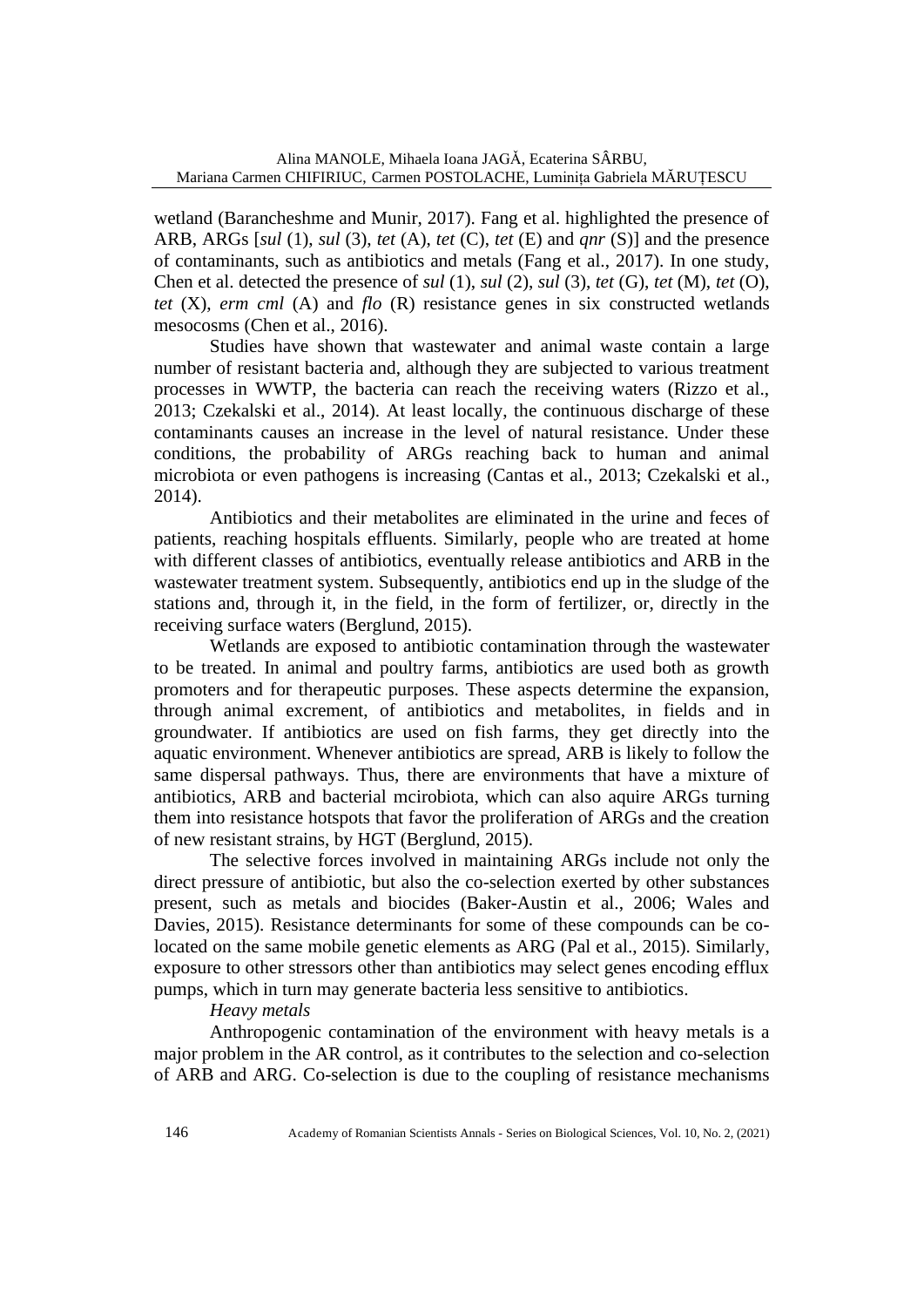to antibiotics and heavy metals, by locating genes that confer resistance to solvents, biocides and heavy metals on the same mobile genetic elements or by selecting ARGs encoding cross-resistance to these classes of substances (Seiler and Berendonk, 2012; Pal et al., 2015; Johnson et al., 2016; Curiao et al., 2016; Singer et al., 2016).

For centuries, metals, in the form of metal salts, such as copper (Cu), magnesium (Mg), mercury (Hg), tellurium (Te), arsenic (As ) and gold (Au) have been used as antibacterial agents, an example being the copper (Cu) and silver (Ag) vessels used to maintain the quality of stored drinking water (Kayne, 1935; Alexander, 2009; Pal et al., 2014). Currently, Cu and Ag are widely used in household products (Russel, 2003; Pal et al., 2014). Titanium (Ti), Cu and Ag are widely used as nanoparticles in food, textiles, household, industrial and hospital products (Selck et al., 2016).

Globally, agricultural practices contribute to environmental pollution by introducing heavy metals such as lead (Pb), Cu, zinc (Zn), cadmium (Cd) and As in feed additives, nutritional supplements, biocides used to disinfect stables, fertilizers, pesticides and fungicides (Pal et al., 2014; Zhu et al., 2017). The main source of contamination with heavy metals, such as Cu and Zn, of arable land is agriculture, and 30% of the contribution of Cd in the soil comes from inorganic fertilizers (Seiler and Berendonk, 2012). Heavy metals, along with antibiotics used in agriculture both as growth promoters and in the treatment and limitation of the spread of infections in animals (Burridge et al., 2010) reach soil enriched with manure and can play an important role in the evolution of ARB (Seiler and Berendonk, 2012). At the level of WWTPs, major urban contributions of heavy metals come from households, sewage, car washes, atmospheric deposition, traffic-related emissions, gasoline and oil leaks (Karvelas et al., 2003; Ardestani et al., 2015). Although urban wastewater is treated by various processes, detectable concentrations of antimicrobial compounds have been found in the receiving media (Rodriguez-Mozaz et al., 2015); thus, in the sediment samples of several rivers, high concentrations of antibiotics, ARB and ARG were found. A study conducted at Arizona State University by researchers at the Institute of Biodesign that targeted 11 countries inspected the use of 47 antibiotics in various aquacultures (salmon, catfish, trout, tilapia, swai, shrimp) and found traces of five antibiotics (Done and Halden, 2015; Barancheshme and Munir, 2017).

The presence of heavy metals in sewage treatment plant influents has been shown to disrupt biological processes used in the wastewater treatment, such as nitrification (Braam and Klapwijk, 1981), denitrification (Waara, 1992) and removal of organics (Ajmal et al., 1983).

Bacteria have developed tolerance mechanisms to avoid the toxicity of heavy metals, by: i) binding and sequestration of toxic metals (Silver and Phung, 1996), to reduce the concentration of free toxic ions in the cytoplasm. Biosorption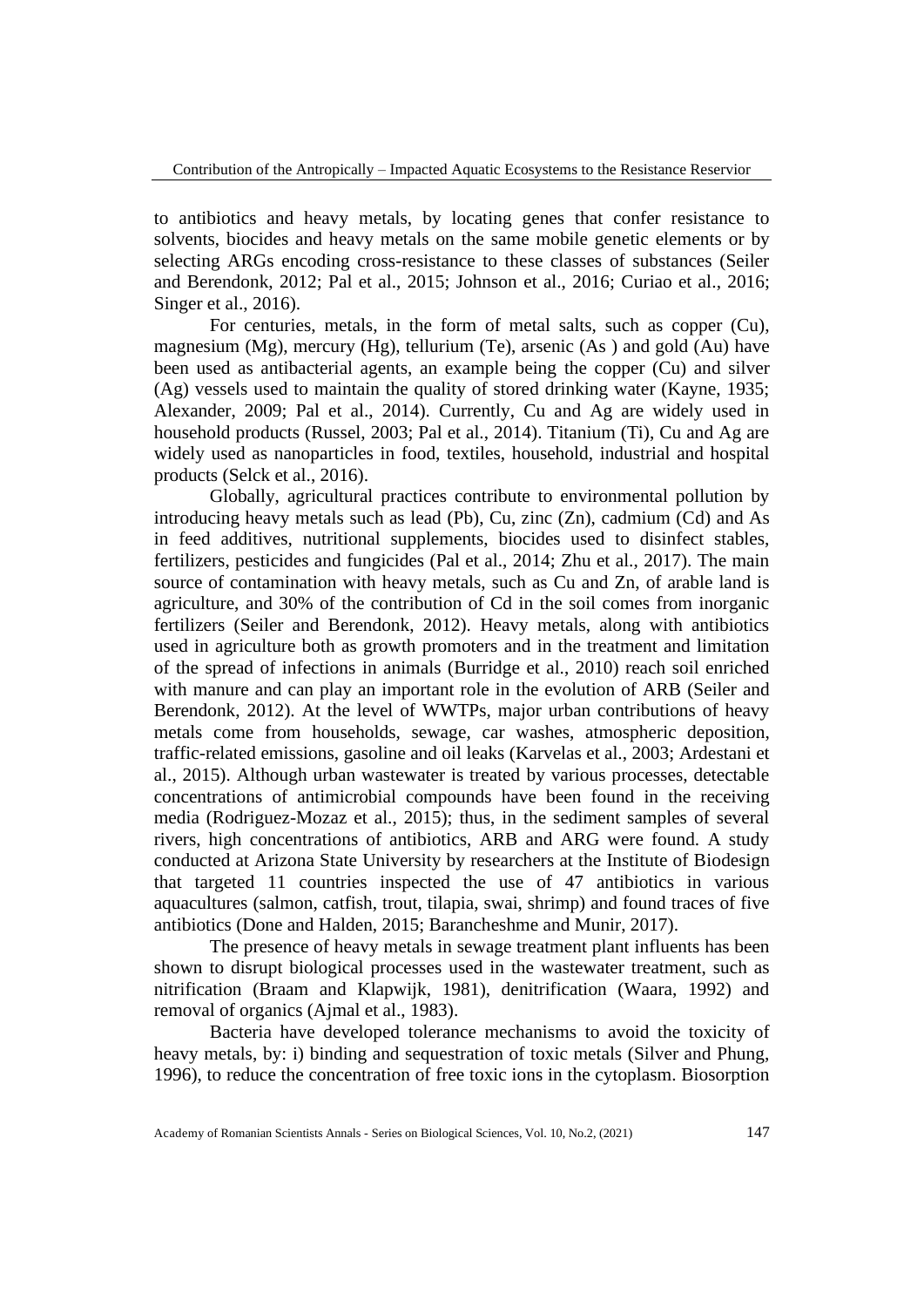of toxic metals occurs at the level of cell membranes, cell walls and extracellular polymeric substance (EPS) of biofilms (Teitzel and Parsek, 2003; Harrison et al., 2007); ii) detoxifiation by reducing intracellular ions (Nies, 1999), under the action of enzymes, such as Hg-reductase, encoded by the *merA* gene. *MerA* protein reduces Hg<sup>2+</sup> to the less toxic Hg<sup>0</sup> (Schiering et al., 1991). Hg<sup>0</sup> will then diffuse out of the cell due to its low evaporation point (Nies, 1999); iii) extrusion of toxic ions by efflux systems (Nies, 1999).

Previous studies have shown that bacteria that carry metal resistance genes carry ARG more frequently, and these genes can be found in the structure of plasmids (Pal et al., 2015; Di Cesare et al., 2016). A study of 4 582 plasmids showed that in only 5% of cases i the same plasmid carried both ARG and metal resistance genes (Pal et al., 2015).

*Biocides* 

They are disinfectants commonly used in hospitals, veterinary medicine, in the cosmetics industry, household cleaners, preservatives, on farms and in a number of industrial processes, including for field control (Kahrilas et al., 2015; Singer et al., 2016). Between 1992 and 2007, there was a 40% increase in the use of biocides globally (Sattar et al., 2007). In Europe, the marketing, use and disposal of biocidal products are regulated by Regulation (EU) 528/2012 on biocidal products (European Commission, 2012).

The most commonly used biocides are: ethanol, formaldehyde, chlorhexidine, triclosan and quaternary ammonium compounds (QACs alkyldimethylbenzyl ammonium chloride (ADBAC), stearalkonium chloride, isothiazole-benzyl chloride), cetylpyridinium chloride, alkylaminoalkyl glycine and didecidimethylammonium chloride (DDAC) (Buffet-Bataillon et al., 2012; Singer et al., 2016). Triclosan and other biocidal substances, such as chlorhexidine and QAC, but also their sub-lethal concentrations have been shown to contribute to the selection of AR of clinical importance (Webber et al., 2015; Buffet-Bataillon et al., 2016). One study found that for six different biocides, the minimum inhibitory concentration (MIC) was between 0.4 and> 1000 mg / l against 16 different clinical bacterial strains of *P. aeruginosa*, *E. coli*, *S. aureus* and *Citrobacter* sp*.* (Webber et al., 2015).

Biocides and antibiotics have a common path in the environment and reach, in particular, the WWTPs, which may increase the load of biocides released into the environment, and consequently increase the likelihood of selecting AR (Chapman, 2003; Baker-Austin et al., 2006; Singer et al., 2016).

The use of biocides and heavy metals as antibacterials appears to promote multidrug resistance (Baker-Austin et al., 2006; Pal et al., 2015; Wales and Davies, 2015; Pal et al., 2017).

The scientific literature mentions the presence in soil and water of pathogenic bacteria belonging to the genera *Escherichia*, *Pseudomonas*,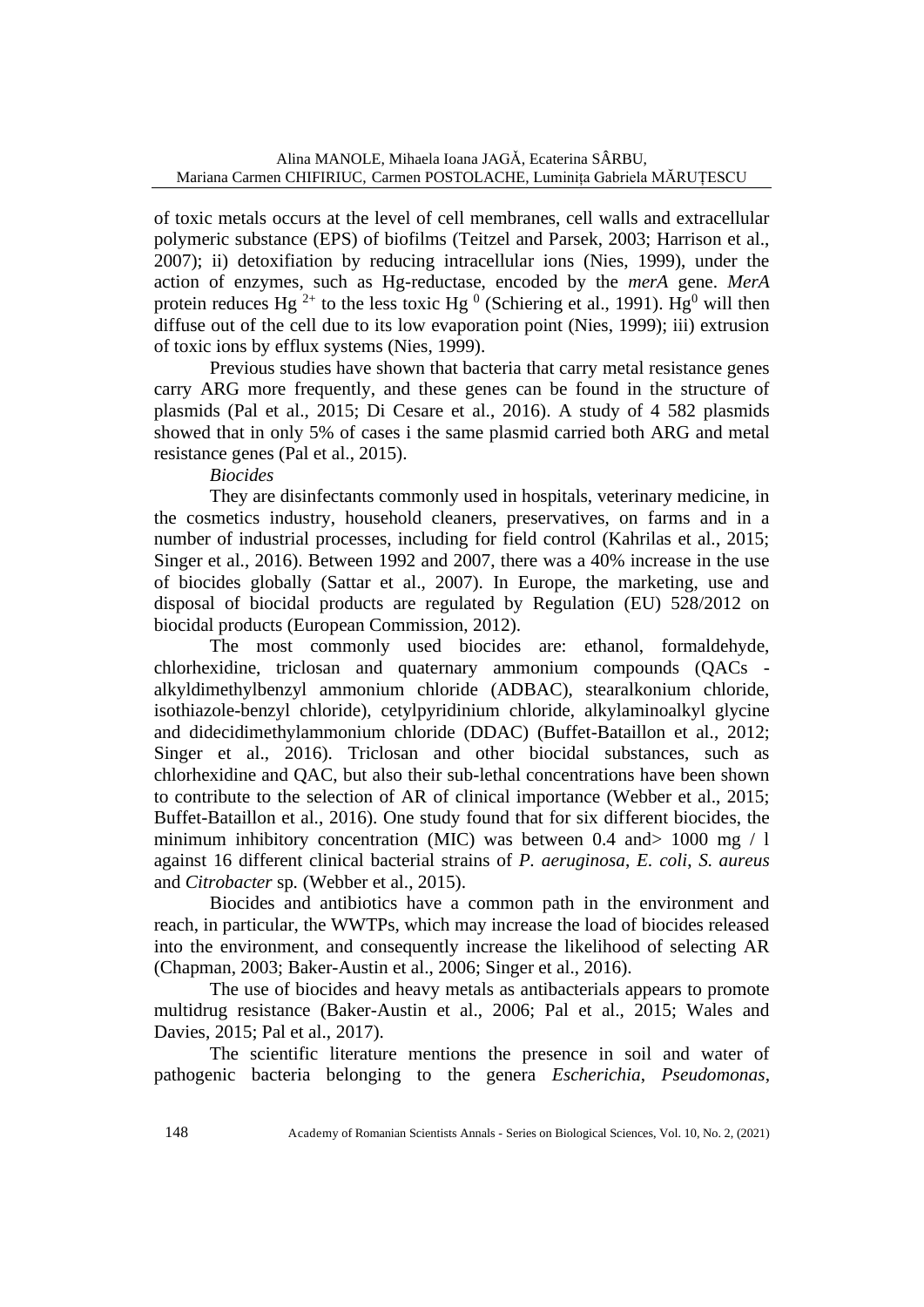*Salmonella*, *Shigella*, *Aeromonas*, *Klebsiella* (Stokes and Gillings, 2011), harobring plasmids that carry resistance determinants to at least one heavy metal (Cu, Ni, Pb, Cd, Co, Hg, Zn) and to antimicrobial substances from different groups (tetracyclines, quinolones, aminoglycosides, sulfonamides, β-lactams and chemotherapeutics) (Seiler and Berendonk, 2012; Cantas et al., 2013). These soil bacteria form a reservoir of resistance determinants that can be transferred to the microbial community, including pathogenic bacteria.

### **Dissemination of ARB in the environment**

The dispersal pathways of ARB through the environment have not been fully investigated, but the main route of exposure of humans to resistant pathogens is contact with other people, either in clinics or in the community, directly or indirectly, through aerosols and food prepared by contaminated persons (Livermore, 2000).

In addition to interhuman transmission, the environment plays an important role in the spread of AR (Allen et al., 2010; Finley et al., 2013; Pruden et al., 2013; Levin, Baquero and Johnsen, 2014; Huijbers et al., 2015). Research aimed at identifying the sources and associated health risks has generated some knowledge about the persistence and reinfection potential of human intestinal bacteria released into the environment, for example, in untreated wastewater (Harwood et al., 2014). In this context, sewers, sewage treatment plants, aquatic environments, travel, but also aerosols, dust and food, are important vectors that allow the transmission of bacteria between hosts, through the environment (Fernando, Collignon and Bell, 2010; Molton et al., 2013; Rolain, 2013; Pruden, 2014; Barberan´ et al., 2015; Bengtsson-Palme et al., 2015; McEachran et al., 2015; Pal et al., 2016; Bengtsson -Palme, 2017).

Rizzo and co-workers described wastewater treatment plants as critical points for the occurrence of AR (Anthony et al., 2017). Because WWTP collects wastewater from domestic sources, respectively from hospitals or the food industry, where the consumption of antibiotics is quite high, it was found that, although water is subjected to treatment and disinfection processes, ARB and ARG are not completely eliminated. In other words, these water sources have a major impact on ARG transfer and dispersion, representing an immediate concern for researchers (Rizzo et al., 2013; Rodriguez-Mozaz et al., 2015; Xu et al .; 2015; Paul et al., 2018). WWTPs provide opportunities for interaction for a number of different bacterial species and provide sufficient conditions for resistance selection (Rizzo et al., 2013). One of the environmental factors influencing AR transmission is the total organic carbon concentration (TOC) that can affect selection for certain genes [*tet* (A), *erm* (B) and *qnr* (S)]. High concentrations of TOC in the effluent of a WWTP can alter the extent and dissemination of ARG in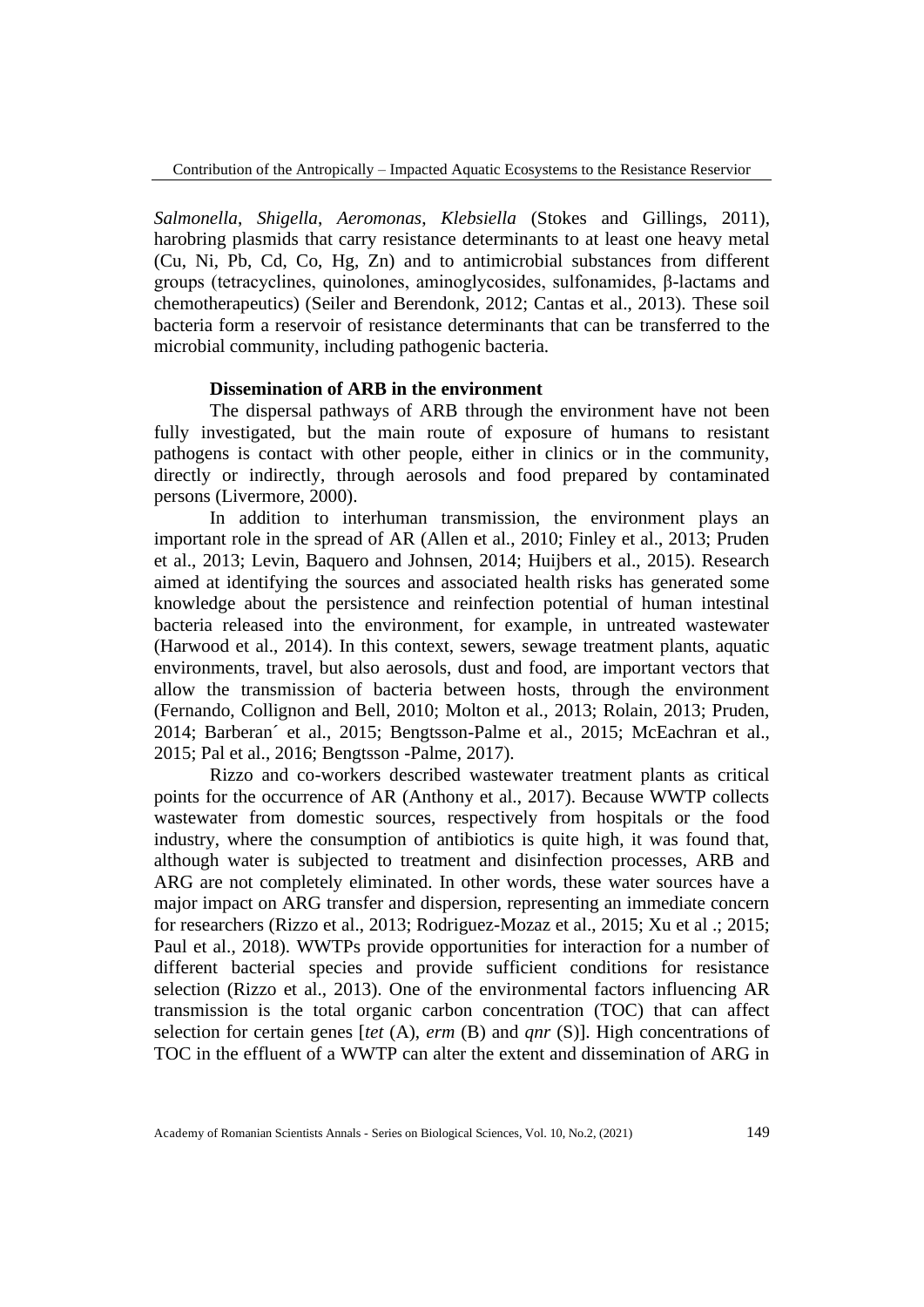receiving aquatic environments (Di Cesare et al., 2016; Barancheshme and Munir, 2017).

WWTPs generally discharge their effluent, often harboring ARG (Bengtsson-Palme et al., 2016) into aquatic environments, and contaminated water is often used to irrigate agricultural land, for recreational swimming, and not least as drinking water, after additional treatment. Surface water (which is not treated) is used for animal watering and, through them, ARBs are subsequently spread to humans. Untreated wastewater released into aquatic environments poses a considerably higher risk than sewage treatment plant effluents in ARB release, as the relative abundance of most ARGs is reduced in effluents and the total bacterial abundance is also low (Bengtsson-Palme et al., 2016; Karkman et al., 2016).

In order to limit the spread of bacteria (resistant or not) associated with humans, it is necessary to understand the barriers to their dispersion in the environment. Contrary to the bacteria in the clinical environment, in the case of community-transmitted bacteria, relevant barriers to their dispersion have been identified. Bacteria have very different survival requirements outside their preferred habitat, which also indicates specific dispersal barriers. For example, many intestinal bacteria are anaerobic, and therefore their ability to disperse outside the human body is limited. The survival of associated human bacteria (resistant or not) is essential in their dissemination through the environment, and the presence of ARG is essential for the survival of species that use only the environment as a dispersion matrix, in the presence of low concentrations of antibiotics. For bacteria that use the environment as an alternative habitat - or even their main habitat - and therefore can easily grow, exposure to antibiotics contributes to the selection of ARG during dissemination. This category includes opportunistic and emerging pathogens such as *P. putida*, *Stenotrophomonas maltophilia* and *B. cereus* (Berg, Eberl and Hartmann, 2005). Therefore, the factors influencing the selection of resistant strains during dispersal are specific to both the antibiotic and the bacterial species.

Another important factor in dispersal processes is the ability to form latent inactive stages, such as highly resistant spores formed by some pathogenic bacteria, including *B. anthracis* (Leggett et al., 2012). Stages of inactivity could facilitate the survival of bacteria in the dispersion matrix, but they return to the vegetative state when they reach a suitable host (Lennon and Jones 2011; Shade et al., 2012).

Wind and water movement are under-investigated physical factors that contribute to the dissemination of bacteria, including BRA, over long distances (Allen et al., 2010). Many bacteria have been isolated from the air, including species of the genera *Micrococcus*, *Staphylococcus*, *Bacillus*, and *Aeromonas* (Gorny and ´Dutkiewicz, 2002; Tsai and Macher, 2005; McEachran et al., 2015; Pal et al., 2016; Gat et al., 2017). However, due to the lack of nutrients in the air,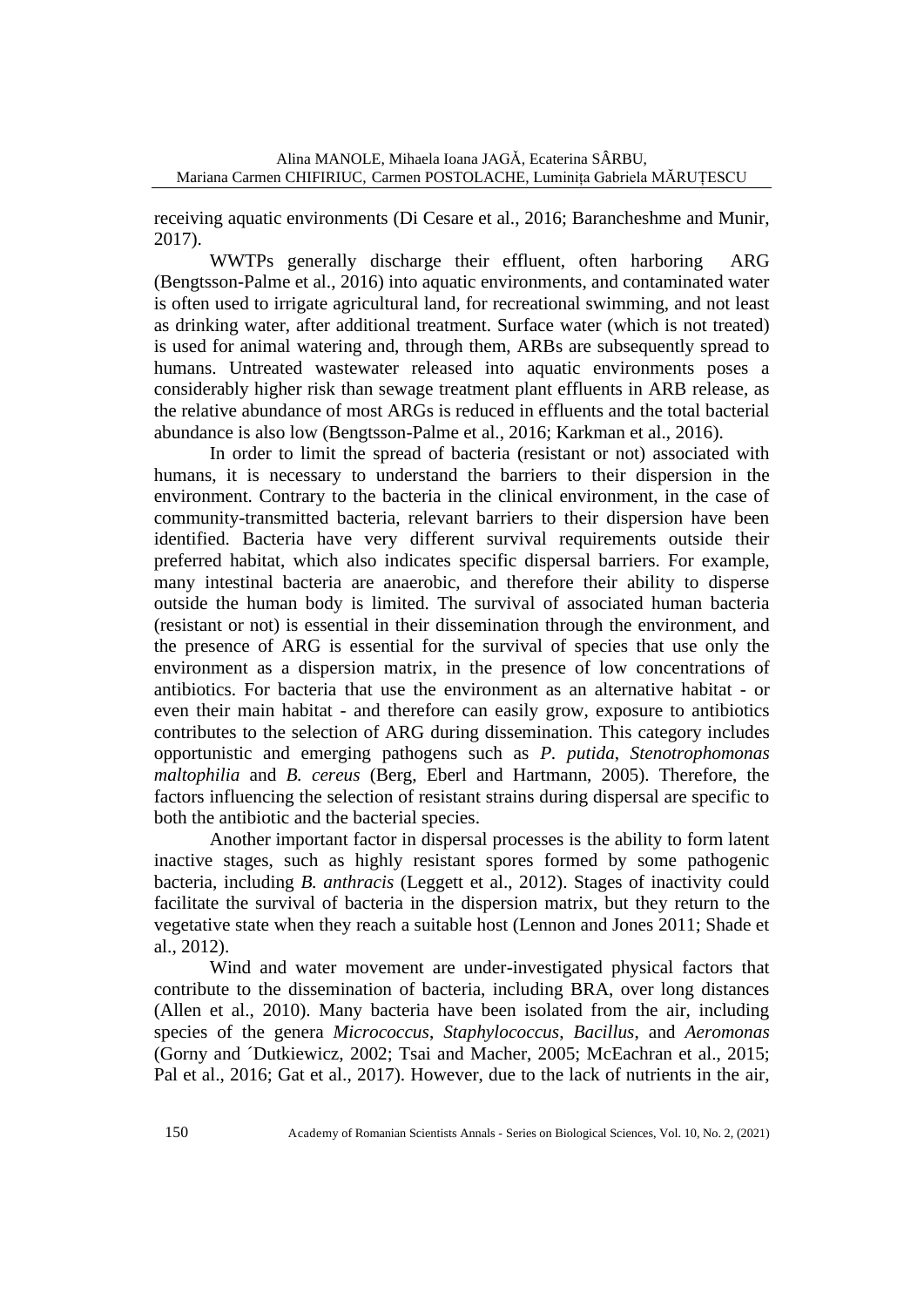the ability to transfer ARG becomes an almost negligible factor compared to survival and persistence in the air. However, horizontal transfer of ARGs between aerosol bacteria and dust particles remains a possibility, with a lower probability of persistence of transferred genes in the recipient genome, unless they are subsequently exposed to antibiotics in a growth-stimulating environment.

Wild birds and animals also contribute to the spread of ARG over long distances (Baquero, Martinez and Canton, 2008; Bonnedahl et al., 2009; Stedt et al., 2015).

Global food trade is another way to spread resistant pathogenic bacteria worldwide, an example being the 2011 German outbreak of Shiga toxinproducing *E. coli* (O104: H4) (Buchholz et al., 2011; Rasko et al., 2011). The pharmaceutical industries in conjunction with the increased use of antibiotics in human and veterinary medicine are closely linked to the increasing prevalence of ARB, favoring their release with human and animal waste (Li et al., 2010; Anthony et al., 2017).

Most existing ARGs, including those not yet described, are most likely to be present in environmental bacteria (Allen et al., 2010). Bacteria that are not normally associated with the human microbiome can interact with other organisms, for example, wild animals, and can be transmitted to humans through the intake of raw food or contaminated drinking water (Allen et al. 2010; De Boeck et al. 2012 ; Ghaly et al. 2017). In addition, ARGs identified in soil bacteria have also been identified in clinical pathogens (Sommer et al., 2009; Frosberg et al., 2012). There are other directions through which human bacteria can interfere with those associated with animals and the environment, a key point in these contexts being the length of the dispersal path (Baquero, Alvarez-Ortega and Martinez, 2009). A pathogen (or commensal agent) that acquires a new resistance factor from an environmental bacterium, but is eradicated before returning to a human host, never causes clinical resistance problems, becoming real threats to human health only those that, finally, they are transmitted effectively to humans. Transfer of resistance factors from human pathogens to environmental bacteria is also possible, allowing human bacteria to use bacterial populations in the environment as reservoirs of resistance genes, which are later recruited into the associated human resistance (Baquero, Martinez and Canton, 2008).

Despite efforts to clearly identify horizontal ARG transfer events from environmental strains to pathogenic strains, only a few examples have been documented, namely aminoglycoside-modifying enzymes (AMEs), resistance to vancomycin in clinical isolates of *E. faecium* in Europe was subsequently identified as being associated with actinomycetes producing glycopeptide antibiotics in soil (Leclercq et al., 1988; Marshall et al., 1997, 1998), but also to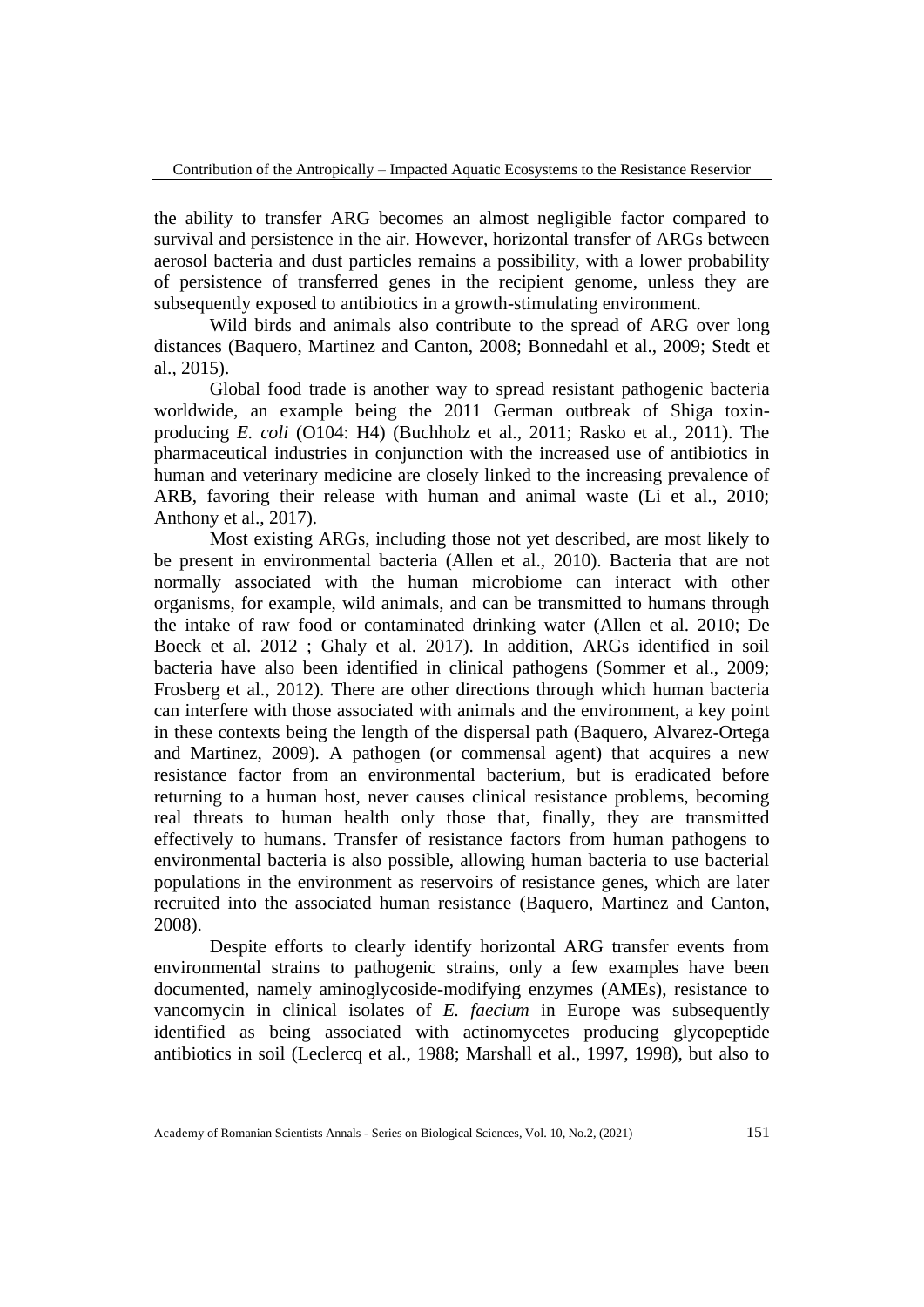bacteria that do not produce antibiotics from the genera *Paenibacillus* and *Rhodococcus* in the soil.

Recently, it has been shown that several ARGs (genes that confer resistance to β-lactams, aminoglycosides, tetracyclines, sulfonamides and phenicols) have been transferred between environmental bacteria and clinical pathogens (Forsberg et al., 2012).

Research shows the transfer of ARGs between various organisms such as *Clostridium perfringens*, *S. pneumoniae*, *E. faecalis* and *Bacteroides* strains (Shoemaker et al., 2001). Opportunistic soil pathogens, such as *Burkholderia cepacia*, *Ochrobactrum intermedium* and *S. maltophilia* (Berg, Eberl and Hartmann, 2005; Johnning et al., 2013), may be intermediate organisms that can act as receptors for resistance genes from associated bacteria. human and which could further transfer those genes or may even infect humans.

## **Strategies to reduce the emergence and spread of resistance in the aquatic environment**

It is ideal for the spread of ARG to human pathogens to be attenuated before they reach the human microbiota. Thus, an important component in the assessment and management of AR risks should be the detection of ARGs before they spread to clinical isolates (Bengtsson-Palme and Larsson, 2015).

In order to establish appropriate AR mitigation strategies, the environments with the highest risks must first be identified. Some researchers claim that the most severe risk scenarios are constructed based on previously known ARGs reported to be located in the structure of mobile genetic elements present in human pathogens (Martinez, Coque and Baquero, 2015). ARGs from mobile genetic elements spread easily with human feces, are detected in the external environment, and may be a parameter of human fecal contamination (Pruden et al., 2006, 2013, 2014; Pruden, Bengtsson- Palme, Larsson and Kristiansson, 2017). The main risks associated with the dissemination of AR are: mobilization and permanent establishment of new ARGs, recruitment of ARGs through HGTs, dissemination through the environment to the human population of ARBs (pathogens or not) (Bengtsson-Palme et al., 2017).

Areas with a high risk of AR occurrence and mobilization are those in which antibiotic concentrations are higher than the established minimum selective concentrations (MSCs), or even MIC values for many bacteria. This category includes the human and animal microbiota during antibiotic treatment, antibioticassisted intensive aquaculture (Cabello, 2006), as well as environments polluted with high levels of antibiotics from industrial sources (Larsson, 2014). Although not sufficiently explored, the conditions faced by bacteria in WWTPs from antibiotic production are probably very selective, so that the bacteria present in such environments have a very limited diversity (Marathe et al., 2016). ARG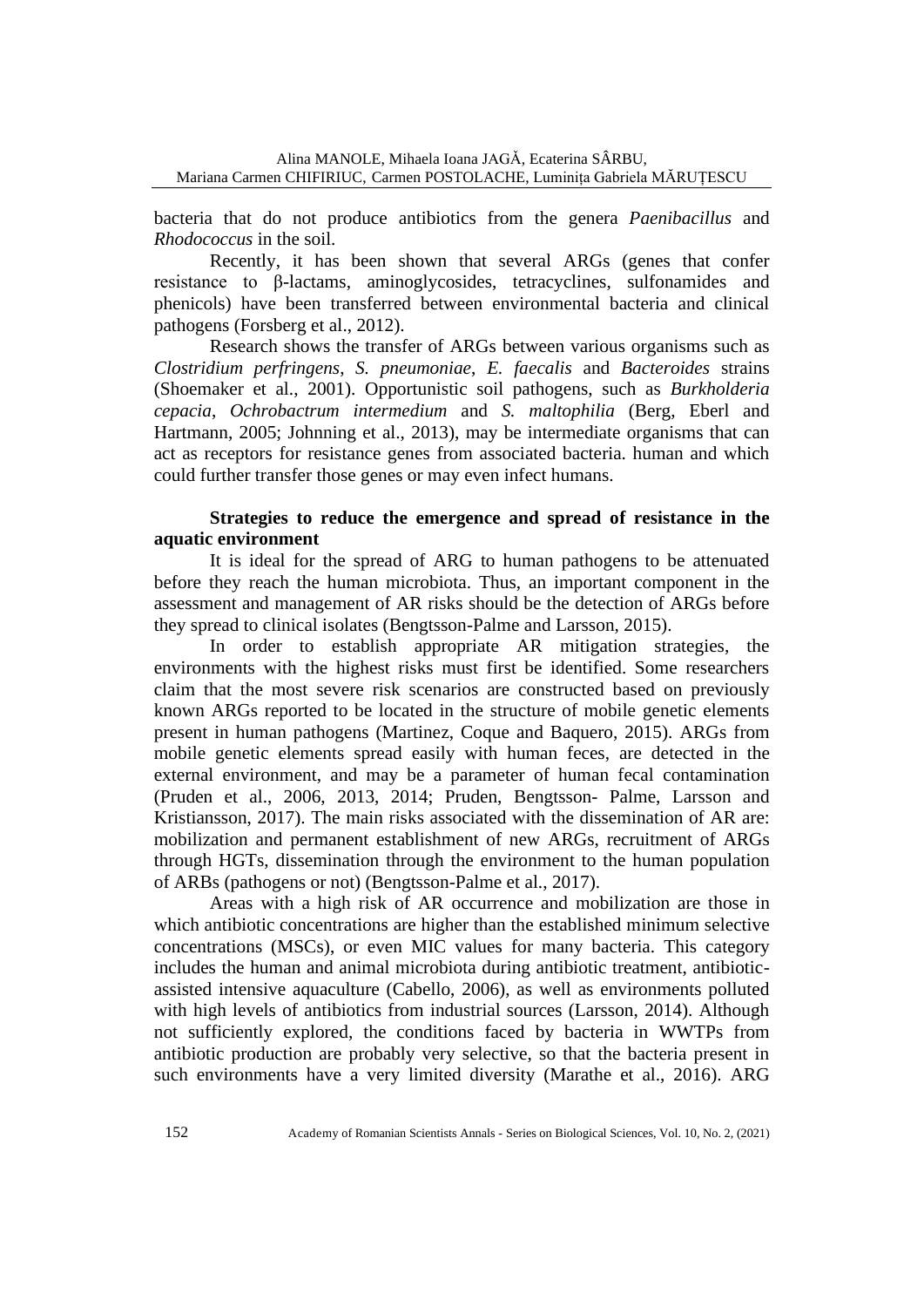mobilization and transfer increase during antibiotic exposure (Hocquet et al., 2012), occurring even at sub-inhibitory antibiotic concentrations (Jutkina et al., 2016, 2017).

Wastewater may also contain sufficient concentrations of toxic substances to induce HGT. For the transfer of resistance to human pathogens, the abundance of pathogenic bacteria that can act as receptors is crucial. In this sense, the human microbiome could play a role in this process, and human microbiota can act as reservoirs of intermediate resistance (Sommer, Curch and Dantas, 2010; Forslund et al., 2013). Important steps to mitigate the development of environmental AR are: limiting discharges of pharmaceutical waste from antibiotic production and reducing unnecessary use of antibiotics in humans, animals and aquaculture (Pruden et al., 2013; Bengtsson-Palme and Larsson 2016a, b; Review on antimicrobial resistance, 2016). Furthermore, identifying and limiting the dispersal pathways of ARBs to the human microbiome should be a priority.

Because sewage treatment plants, especially those that receive wastewater from hospitals, are considered hot spots for MDR bacteria (Anthony et al., 2017), one of the most important concerns is the microbiological safety of recovered wastewater. Municipal wastewater is a favorable environment for both survival and bacterial resistance transfer, due to mixtures of bacteria, abundant nutrients and antimicrobial agents (Yuan et al., 2015). In wastewater treatment plants, critical control points have a special importance in limiting the spread of resistance (Berendonk et al., 2015), for example, disinfection of treated effluent could be an effective means of controlling the spread of ARB.

From a technical point of view, recycled water is considered municipal wastewater, subject to various treatment processes and can only be used if it meets specific water quality criteria. The US Environmental Protection Agency (USEPA) has argued the importance of subjecting urban wastewater to secondary and / or tertiary treatment to significantly reduce organic and inorganic constituents. This reduction is evaluated according to biochemical and chemical oxygen consumption (Hong et al., 2013).

The treatment used should reduce faecal coliforms to less than 200 faecal coliforms / 100 ml in the recovered water, before the water can be used for irrigation of any food crop, orchard or vineyard (Hong et al., 2013).

Activated carbon, filtration, ozonation, photonic nanotechnologies are technologies used to remove ARB and ARG from wastewater (Anthony et al., 2017). Numerous studies aimed at evaluating the efficacy of different treatments applied to wastewater for the elimination of ARB and ARG suggest that the efficacy of elimination depends on the physicochemical properties of antibiotics and the treatments applied, which should lead not only to inactivation of pathogens but also to the destruction of ARG (Rizzo et al., 2013; Flecher, 2015; Barancheshme and Munir, 2017).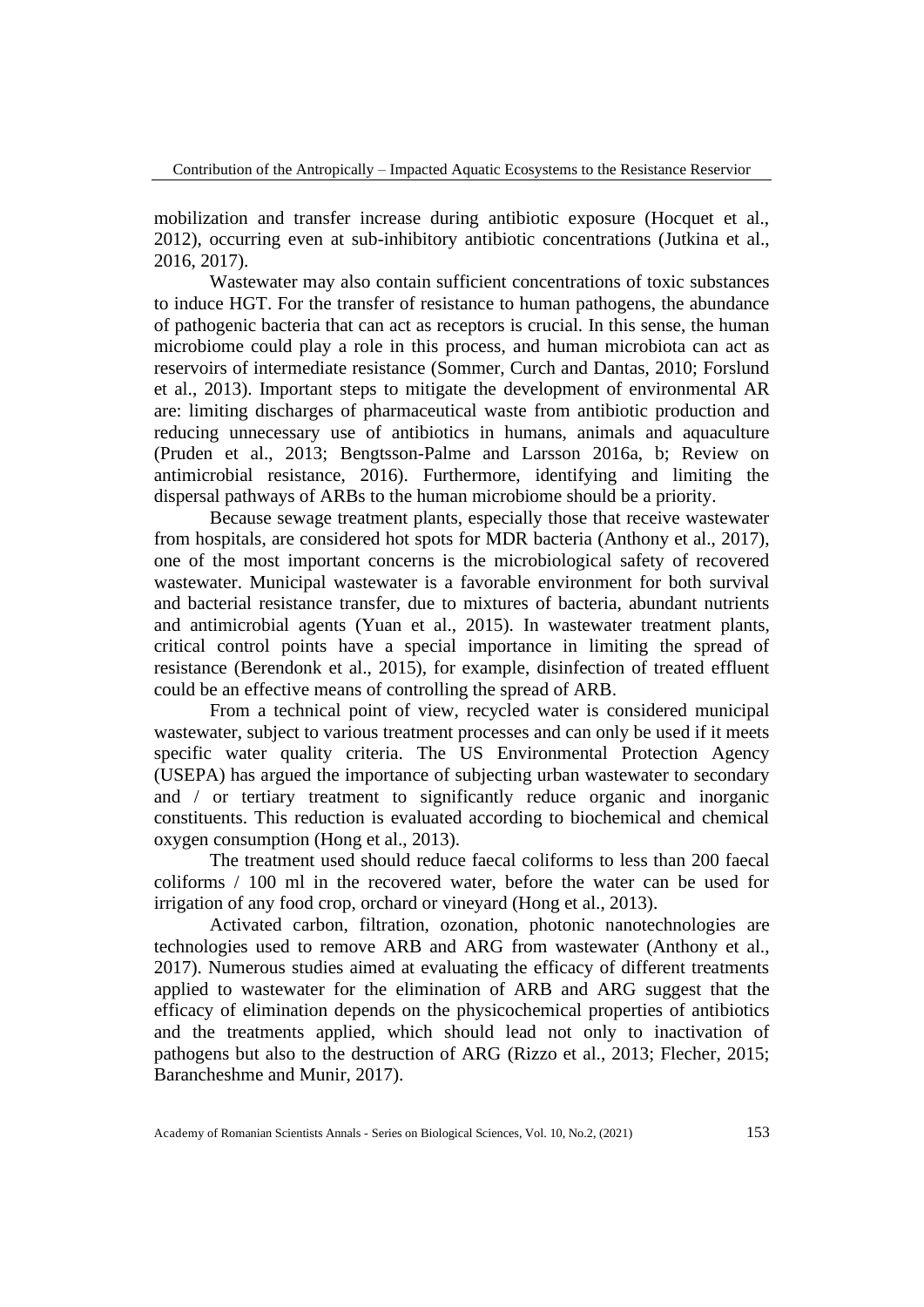### *Anaerobic and / or aerobic treatment*

Through aerobic treatment processes, which are performed in the presence of microorganisms and oxygen, organic contaminants are transformed into carbon dioxide, water and biomass. Through anaerobic treatment processes, which take place in the absence of oxygen and microorganisms, organic contaminants are transformed into methane gas, carbon dioxide and biomass (Barancheshme and Munir, 2017). A study conducted at a WWTP that assessed the variation of five ARGs (*tet* (G), *tet* (W), *tet* (X), *sul* (1) and *intl* (1)) showed that anaerobic treatments and anoxic effectively remove ARG, because in anaerobiosis, microorganisms have low bioactivity and ARG transfer is inhibited (Du et al., 2015). In the wastewater treatment process, a significant positive correlation is observed between the reduction of *tet* (W), *intl* (1) and *sul* (1) and the reduction of 16S DNA (Du et al., 2015). If anaerobic and aerobic treatments are applied successively, biological treatment methods successfully eliminate antibiotics, ARB and ARG. The efficiency of aerobic treatments is lower if they are not followed by anaerobic ones (Barancheshme and Munir, 2017). Better efficiency of ARG removal is obtained when biological treatment is used in combination with filtration-based technologies (e.g., ultrafiltration, nanofiltration and reverse osmosis), such as biological membrane reactor (BMR) facilities.

### *Constructed wetlands*

They are small semi-aquatic ecosystems that favor the multiplication of different microbial communities and the achievement of various physico-chemical reactions (Barancheshme and Munir, 2017). These anthropogenic ecosystems represent an attractive approach for the treatment of municipal, industrial and agricultural wastewater, in terms of their simplicity, low costs and, especially, the elimination effect of ARG (Fang et al., 2017). Water volume, plant species and types of flows (surface flow, horizontal and vertical zoning) are characteristics of the constructed wetland on which the efficiency of ARB and ARG removal depends (Barancheshme and Munir, 2017). In the case of constructed wetlands, a significant role in reducing the load of nutrients, antibiotics and ARG has the biodegradation, but also other processes, such as adsorption at the substrate and plant absorption (Chen et al., 2016). The constructed wetland showed elimination rates of 77.8% (in the winter season) and 59.5% (in the summer season) of the total of 14 ARGs analyzed (Fang et al., 2017). The removal of pollutants, especially antibiotics is achieved by the presence of plants, proving more effective in the case of submerged constructed wetlands, as opposed to wetlands built in surface flow (Chen et al., 2016).

### *Disinfection*

It is frequently applied in wastewater treatment plants for the destruction of pathogenic microorganisms and viruses (Barancheshme and Munir, 2017). The disinfection processes used in wastewater treatment are chlorination, ozonation,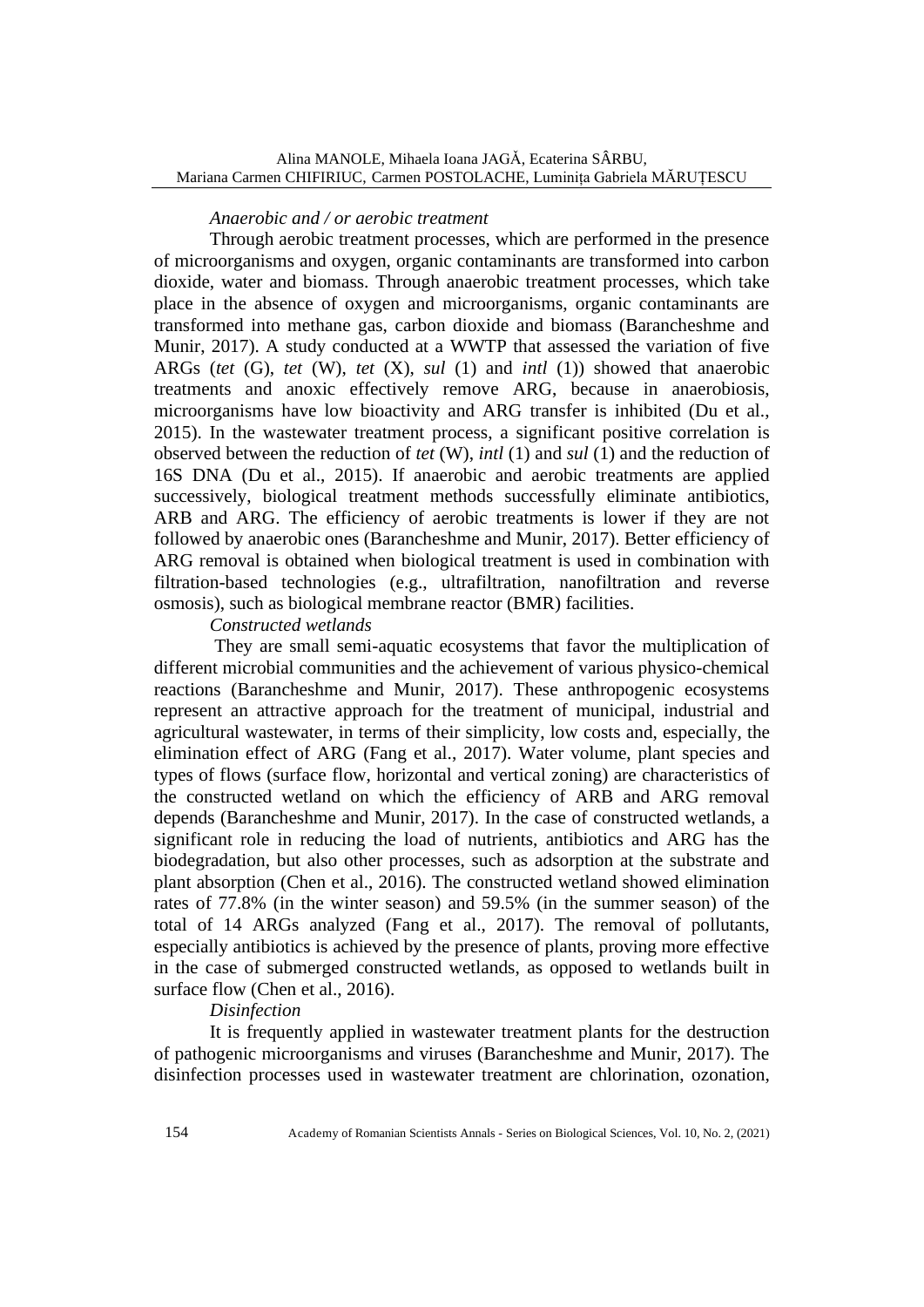UV radiation, Fenton reaction and photocatalytic systems, among them, chlorination being the most frequently applied due to its availability and efficiency.

Many heterotrophic MDR bacteria are found in the effluents of drinking water treatment plants, so effective disinfection is a vital process for the removal of various antibiotics (eg., cephalexin, ciprofloxacin, chloramphenicol, erythromycin, gentamicin, rifampicin, sulfadiazine, and tetracycline), ARB and ARG (Barancheshme and Munir, 2017).

Some studies have compared two or more disinfection processes in terms of their effectiveness and mechanism. In this regard, the results of a recent study carried out in a municipal sewage treatment plant that used three different disinfection methods (chlorination, single UV irradiation and sequential UV / chlorination) to control ARG (*sul* (1), *tet* (X), *tet* (G), *intl* (1) and rRNA 16S) highlighted a positive relationship between ARG elimination and disinfection parameters (Sharma et al., 2016). Thus, the combination of sequential UV irradiation / chlorination had the maximum efficiency of ARG removal, as opposed to single UV irradiation, which proved to be less effective. Another study conducted on a municipal wastewater treatment effluent applied three different disinfection methods (chlorination, UV irradiation and ozonation) to investigate the removal of *sul* (1), *tet* (G) and *intl* (1). The obtained results support the increased efficiency of chlorination for ARG elimination, compared to the other methods used (Zhuang et al., 2015).

Although most researchers argue the effectiveness of chlorination in reducing the number of ARBs, however, some studies show contradictory results, according to which chlorination would contribute to ARG enrichment due to coresistance or cross-resistance to disinfectants and antibiotics (Ma et al., 2017). For example, chloramphenicol, trimethoprim, and cephalothin-resistant bacteria are reported to be chlorine tolerant, reducing chlorination efficiency (Yuan et al., 2015). Also, another study by Iwane and colleagues claims that chlorination did not significantly alter the percentage of ampicillin and tetracycline resistance in *E. coli* (Iwane et al., 2001), a conclusion also confirmed by Grabow and his collaborators, according to which the percentage of ampicillin-resistant bacteria in wastewater changed slightly or not at all, after chlorination. The study by Luo and colleagues in New Delhi shows that, using chlorination as a method of water treatment, the NDM-1 gene remains at significant levels in effluents (Luo et al., 2013). Yuan et al. they also support the idea that ARG transfer to ampicillin and tetracycline in wastewater cannot be inhibited by chlorination, due to the low doses of chlorine used (Yuan et al., 2015).

Bacterial cells are inactivated by chlorine due to the strong oxidizing effect of hypochlorous acid (HClO). On the other hand, there is a possibility that ARG will not be destroyed, but will persist as free DNA. Consequently, a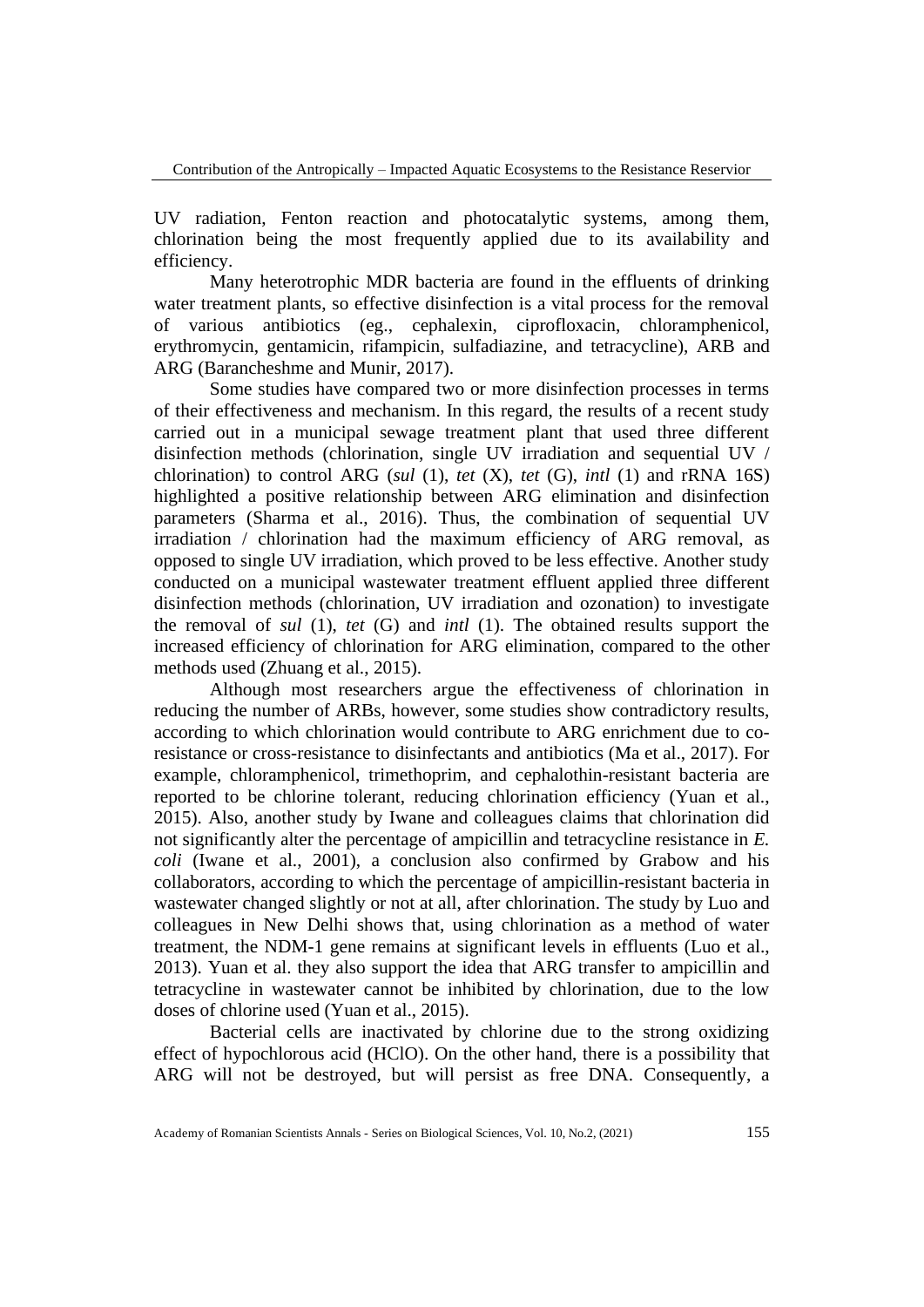Alina MANOLE, Mihaela Ioana JAGǍ, Ecaterina SÂRBU, Mariana Carmen CHIFIRIUC, Carmen POSTOLACHE, Luminița Gabriela MĂRUȚESCU

decrease in ARG concentration after chlorination may be indicated by the absence of free DNA (Yuan et al., 2015).

*Antimicrobial nanotechnologies*

Aruguete and collaborators studied the antimicrobial potential of nanomaterials, their ability to limit the dissemination of MDR pathogens (Aruguete et al., 2013). In their experiments they used a combination of functional nanomaterials with antibiotic molecules, and the results highlight the antimicrobial capacity of nanomaterials through the toxic effects manifested against MDR bacteria, such as *P. aeruginosa* (Aruguete et al., 2013; Sharma et al., 2016; Barancheshme and Munir, 2017). On the other hand, nanomaterials can lead to the development of antibiotic resistance (Aruguete et al., 2013). In addition, some nanomaterials have demonstrated toxic effects on fauna, flora and humans (cytotoxicity, tissue ulceration, etc.) (Srivastava et al., 2015).

*Coagulation*

In WWTPs, coagulation is used as a tertiary treatment process, with good results for improving water quality and removing contaminants (Barancheshme and Munir, 2017). In recent years, the effectiveness of this method for removing ARG from treated wastewater has been investigated (Li et al., 2010). Inorganic coagulant, ferric chloride (FeCl3) and inorganic polymeric coagulant, poly-ferric chloride (PFC) have been shown to be active in removing ARG *sul*, *tet* and *intl* from the effluent of treatment plants (Li et al., 2010). Zirconium coagulant has led to an improvement in water quality and a low content of dissolved organic carbon residue (Jarvis et al., 2012). Phosphorus contamination can also be eliminated by coagulation. The presence of residual phosphorus in the effluent of wastewater treatment plants can cause eutrophication and damage to the environment (Tran et al., 2012).

All wastewater treatment strategies aimed at reducing ARB and ARG have certain limitations, requiring further research in this area to increase the effectiveness of existing strategies or to develop new innovative approaches (Barancheshme and Munir, 2017).

The mechanisms by which biological processes influence ARB development and ARG selection / transfer are insufficiently known. Future studies that aim to implement wastewater treatment technologies capable of ensuring the production of effluents with an acceptable level of ARB, should consider the following aspects: risk assessment to allow accurate estimates of the maximum allowable abundance of ARB in effluents from wastewater treatment plants that would not pose a risk to human health and the environment; understanding the factors and mechanisms that lead to the maintenance and selection of AR in wastewater habitats (Rizzo et al., 2013).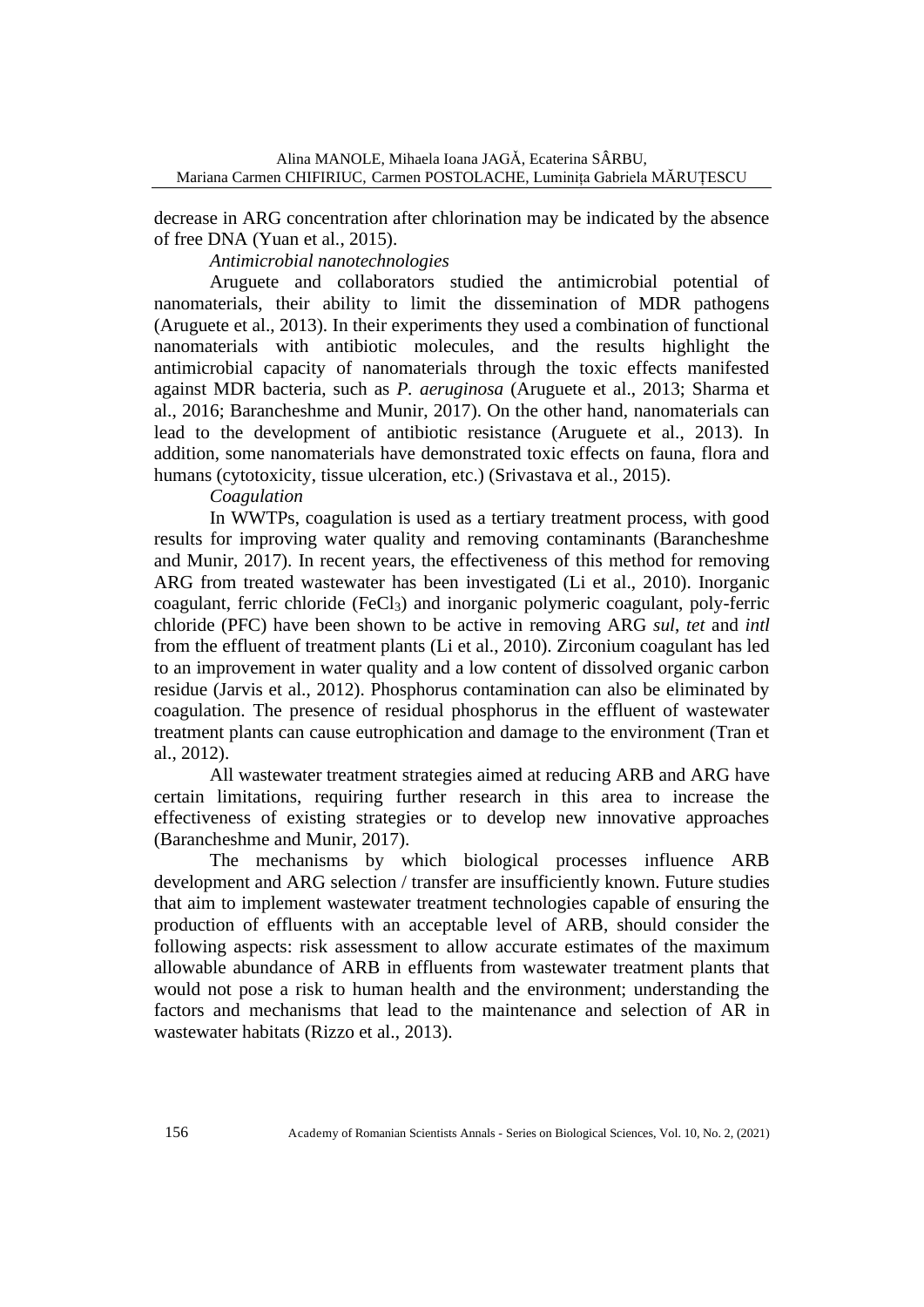#### **Conclusions**

A major threat to global health in the 21st century is AR. The driving force for increasing AR is the extensive use of antibiotics in the clinical setting, therefore, this phenomenon is strongly associated with hospitals and other clinical settings. The high spread of bacterial resistance in the community and in the environment is the result of the increased use of antimicrobial drugs for human and veterinary infections. ARBs and ARGs are frequently reported in different environments (sewerage, treated drinking water, river, soil and air). There is a growing awareness that AR in the environment is favored by WWTP effluents, the use of manure and the use of biosolids in agriculture and aquaculture. The ARB can be introduced into the human food chain and in clinical settings are often associated with gene transfer in both directions, perpetuating the AR cycle.

Therefore, further research is needed in this area to innovate treatment approaches and strategies, increasing the effectiveness of reducing the spread of AR in the aquatic environment. Concentrated efforts of scientists, regulatory authorities, industry, doctors, funders, etc are needed to built multidisciplinary approaches and strategies.

#### **Acknowledgements**

The authors gratefully acknowledge the financial support of the research project PNIII-P4-ID-PCCF-2016-0114, ERANET WWTP-AWARE and CNFIS-FDI-2021-0405

#### **R E F E R E N C E S**

[1] Aarestrup F. M., Wegener H. C., Collignon P., 2008, Resistance in Bacteria of the food chain epidemiology and control strategies, Expert Rev. Anti. Infect. Ther., 6(5), 733-750.

[2] Ajmal M., Ahmad A., Nomani A.A.,1983, Influence of toxic metals on the repression of carbonaceous oxygen, Whater Research, 17 799–802.

[3] Alekshun M. N., Levy S. B., 2007, Molecular mechanisms of antibacterial multidrug resistance, Cell.,128:1037-1050.

[4] Alexander J. W. , Istoric al utilizării medicale a argintului, 2009, Surg. Infecta. (Larchmt), 10 : 289–292.

[5] Alexiu S. A. , 2019, Rezistenţa la antibiotice – o nouă ameninţare globală. Avem arme?, Medichub Media, doi: 10.26416/med.132.6.2019.2656.

[6] Allen H.K., 2014, Antibiotic resistance gene discovery in food-producing animals, Curr Opin Microbiol, 19C:25–9.

[7] Allen H.K., Donato J., Wang H.H., Cloud-Hansen K.A., Davies J., Handelsman J., 2010, Call of the wild:antibiotic resistance genes in natural environments, Nat.Rev. Microbiol. 8, 251–259.

Academy of Romanian Scientists Annals - Series on Biological Sciences, Vol. 10, No.2, (2021) 157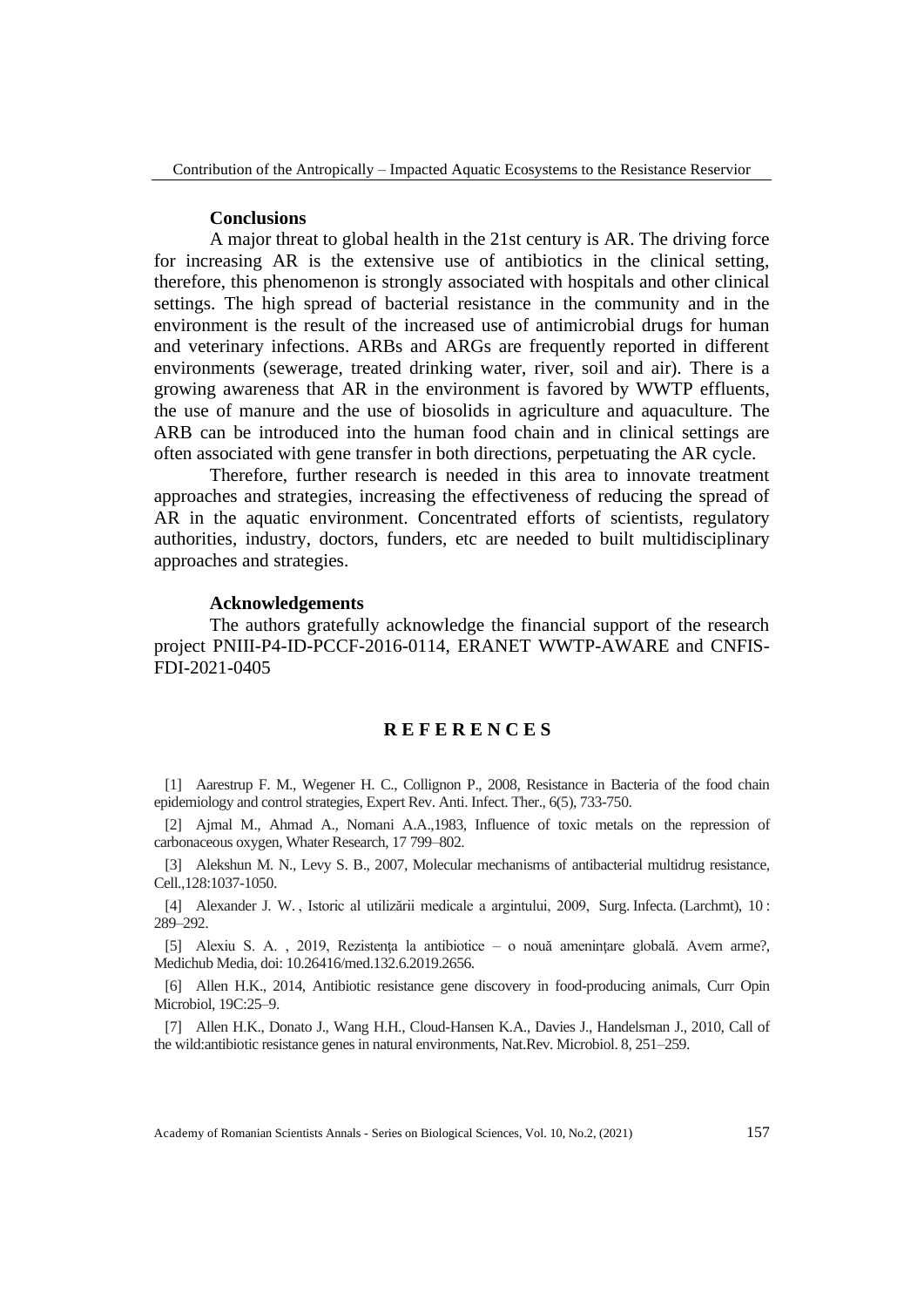[8] Anthony A. A., Faleye A. C. , Singh G., Stenström T. A. , 2017, Antibiotic Resistant Superbugs: Assessment of the Interrelationship of Occurrence in Clinical Settings and Environmental Niches, Molecules, 22(1): 29.

[9] Ardestani M. M., van Straalen N. M., van Gestel C. A. M. , 2015, Abordarea modelării ligandului biotic: sinteza efectului cationilor majori asupra toxicității metalelor asupra solului și organismelor acvatice,Environ. Toxicol. Chem.,34 2194–2204.

[10] Aruguete D. M., Kim B., Hochella M.F., Jr., Ma Y., Cheng Y., Hoegh A., și colab., 2013, Antimicrobial nanotechnology: its potential for the effective management of microbial drug resistance and implications for research needs in microbial, Environ. Sci. Proces. Impacturi, 15 ,93–102.

[11] Baker-Austin C., Wright M. S., Stepanauskas R. et al., 2006, Co-selection of antibiotic and metal resistance, Trends Microbiol,14:176– 82.

[12] Baquero F., Alvarez-Ortega C., Martinez J. L. , 2009, Ecology and evolution of antibiotic resistance, Environ Microbiol Rep, 1:469–76.

[13] Baquero F., Martı´nez J. L., Canto´n R., 2008, Antibiotics and antibiotic resistance in water environments, Curr Opin Biotechnol ,19(3): 260–265.

[14] Barancheshme F. , Munir M. , 2017, Strategies to Combat Antibiotic Resistance in the Wastewater Treatment Plants, Front Microbiol., 8: 2603.

[15] Barber M., Rozwadowska-Dowzenko M., 1948, Infecție cu stafilococi rezistenți la penicilină, Lancet.,252 : 641–644.

[16] Barberan A., Ladau J., Leff J.W.´ et al., 2015, Continental-scale distributions of dust-associated bacteria and fungi, P Natl Acad Sci USA, 112:5756–61.

[17] Bayarski Y., 2006, Antibiotics Classification And Side Effects., EzineArticles.

[18] Bengtsson-Palme J., 2017, Antibiotic resistance in the food supply chain: where can sequencing and metagenomics aid risk assessment?, Curr Opin Food Sci, 14:66–71.

[19] Bengtsson-Palme J., Hammarén R., Pal C., Östman M., Björlenius B., Flach C. F., 2016, Elucidating selection processes for antibiotic resistance in sewage treatment plants using metagenomics, Sci Total Environ.

[20] Bengtsson-Palme J., Larsson D. G. J. , 2016a, Concentrations of antibiotics predicted to select for resistant bacteria: proposed limits for environmental regulation, Environ Int, 86:140–9.

[21] Bengtsson-Palme J., Larsson D. G. J., 2015, Antibiotic resistance genes in the environment: prioritizing risks, Nat Rev Microbiol, 13:396.

[22] Bengtsson-Palme J., Larsson D. G. J., 2016b,Time to regulate antibiotic pollution, Med Maker, 0416:17–8.

[23] Bengtsson-Palme J., Kristiansson E., Larsson D. G. J., 2018, Review article Environmental factors influencing the development and spread of antibiotic resistance, FEMS Microbiology Reviews, fux053, 42, pag 68-80.

[24] Berendonk .U., Manaia C. M., Merlin C. et al. , 2015, Tackling antibiotic resistance: the environmental framework, Nat Rev Microbiol, 13:310–7.

[25] Berg G., Eberl L., Hartmann A., 2005, The rhizosphere as a reservoir for opportunistic human pathogenic bacteria,Environ Microbiol,7:1673–85.

[26] Berglund B., 2015, Environmental dissemination of antibiotic resistance genes and correlation to anthropogenic contamination with antibiotics, Infect Ecol Epidemiol, 5: 10.

[27] Berglund B., Khan G. A., Lindberg R., Fick J., Lindgren P. E., 2014, Abundance and Dynamics of Antibiotic Resistance Genes and Integrons in Lake Sediment Microcosms, PLoS One.,9(9): e108151.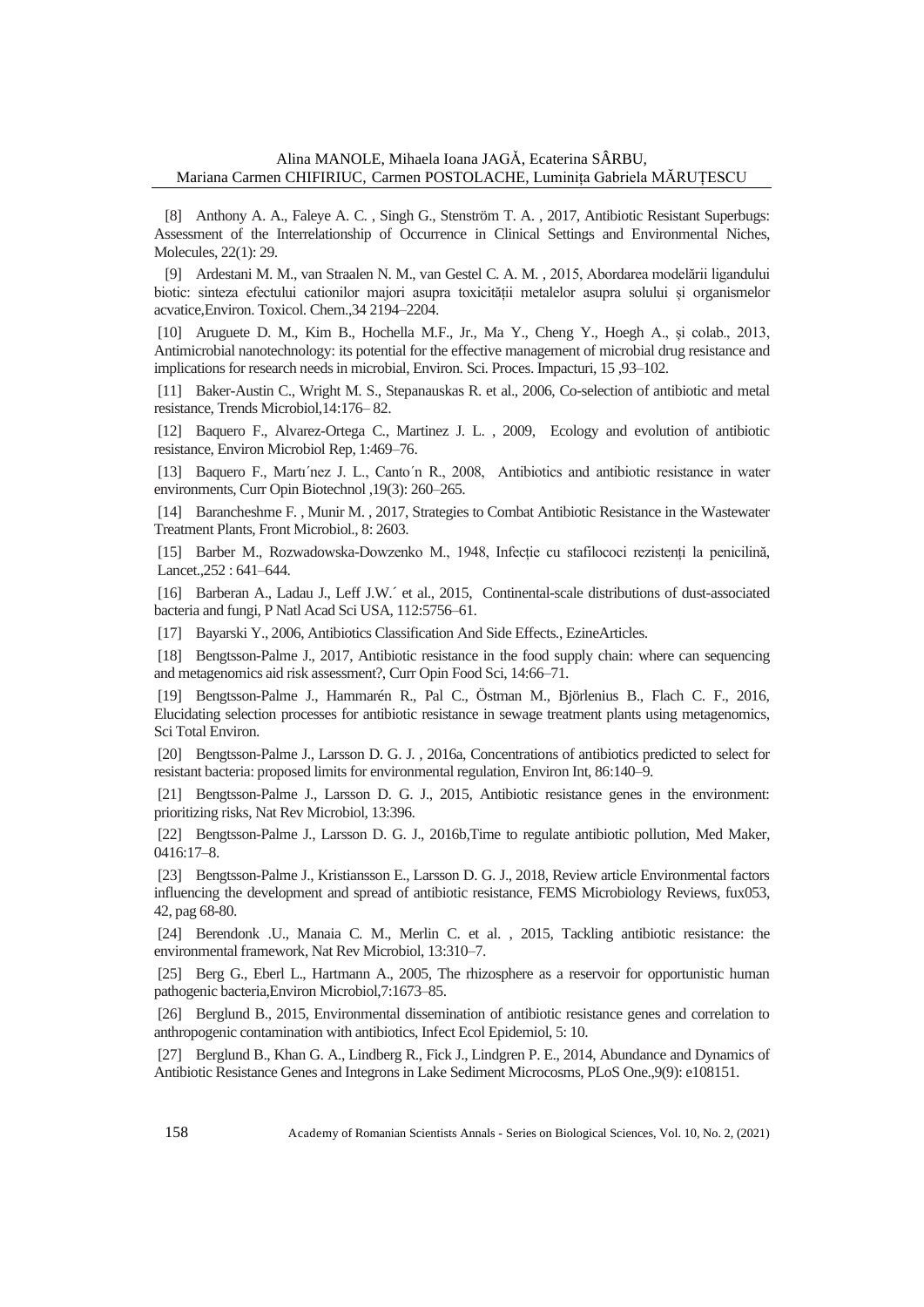[28] Bonnedahl J., Drobni M., Gauthier-Clerc M. et al., 2009, Dissemination of Escherichia coli with CTX-M type ESBL between humans and yellow-legged gulls in the south of France, PLoS One, 4:e5958. 47.

[29] Braam F., Klapwijk A.,1981, Effect of copper on nitrification in activated, Water Research, 15 1093–1098

[30] Buchholz U., Bernard H., Werber D. et al., 2011, German outbreak of Escherichia coli O104:H4 associated with sprouts, N Engl J Med, 365:1763–70.

[31] Buffet-Bataillon S., Tattevin P., Bonnaure-Mallet M., Jolivet-Gougeon A., 2012, Emergence of resistance to antibacterial agents: the role of quaternary ammonium compounds--a critical review, Int. J. Antimicrob. Agenții, 39 381–389.

[32] Burridge L., Weis J. S., Cabello F., Pizarro J. and Bostick K., 2010, Chemical use in salmon aquaculture:a review of current practices and possible environmental effects, Aquaculture 306, 7–23.

[33] Cabello F.C., 2006, Heavy use of prophylactic antibiotics in aquaculture: a growing problem for human and animal health and for the environment, Environ Microbiol, 8:1137–44.

[34] Cantas L., Shah S. Q. A., Cavaco L.M., Manaia C.M., Walsh F., Popowska M., Garelick H., Chapman J. S., 2003, Mecanisme de rezistență la dezinfectanți, rezistență încrucișată și co-rezistență, Int Biodegrad Biodegrad., 51 : 271–6.

[35] Cantas L., Shah S. Q. A., Cavaco L.M., Manaia C.M., Walsh F., Popowska M., Garelick H., Bürgmann H., Sørum H., 2013, A brief multi-disciplinary review on antimicrobial resistance in medicine and its linkage to the global environmental microbiota, Front Microbiol., 4: 96.

[36] Chapman J. S., 2003, Mecanisme de rezistență la dezinfectanți, rezistență încrucișată și corezistență, Int Biodegrad Biodegrad., 51 : 271–6.

[37] Chen J., Ying G. G., Wei X. D., Liu Y. S., Liu S. S., Hu L. X., 2016, Removal of antibiotics and antibiotic resistance genes fromdomestic sewage by constructed wetlands: effect of flow configuration and plant species, Sci. Total. Environ., 571, 974–982.

[38] Chen Y., Cai Z., Ke Z.., 2017, Antineuroinflammation of minocycline in stroke, Neurologist, 22:120-126.

[39] Chopra I., Roberts M., 2001, Antibiotice cu tetraciclină: mod de acțiune, aplicații, biologie moleculară și epidemiologie a rezistenței bacteriene, Microbiol Mol Biol Rev., 65 : 232–260.

[40] Comisia Europeană , 2012, Regulamentul (UE) nr. 528/2012 al Parlamentului European și al Consiliului din 22 mai 2012 privind punerea la dispoziție pe piață și utilizarea produselor biocide. Off. J. Eur. Uniune. 167 1–123.

[41] Cristea C. V., Oprea M., Neacşu G. și colab., 2015, Mechanisms of resistance to ciprofloxacin and genetic diversity of Escherichia coli strains originating from urine cultures performed for Romanian adults, Roum Arch Microbiol Immunol.,74(3-4):73-8.

[42] Crofton J., Mitchison D., 1948, Rezistența streptomicinei în tuberculoza pulmonară, BMJ. , 2 : 1009.

[43] Curiao T., Marchi E., Grandgirard D., León-Sampedro R., Viti C., Leib S. L., și colab., 2016, Căile multiple adaptive ale Salmonella enterica Typhimurium la expunerea la biocide și la antibiotice, BMC Genomics,17 : 491 10.1186.

[44] Czekalski N., Díez E. G., Bürgmann H. , 2014, Wastewater as a point source of antibioticresistance genes in the sediment of a freshwater lake, ISME J., 8(7): 1381–1390.

[45] Davies J., 1995, Vicious circles: looking back on resistance plasmids, Genetics.,139:1465-1468.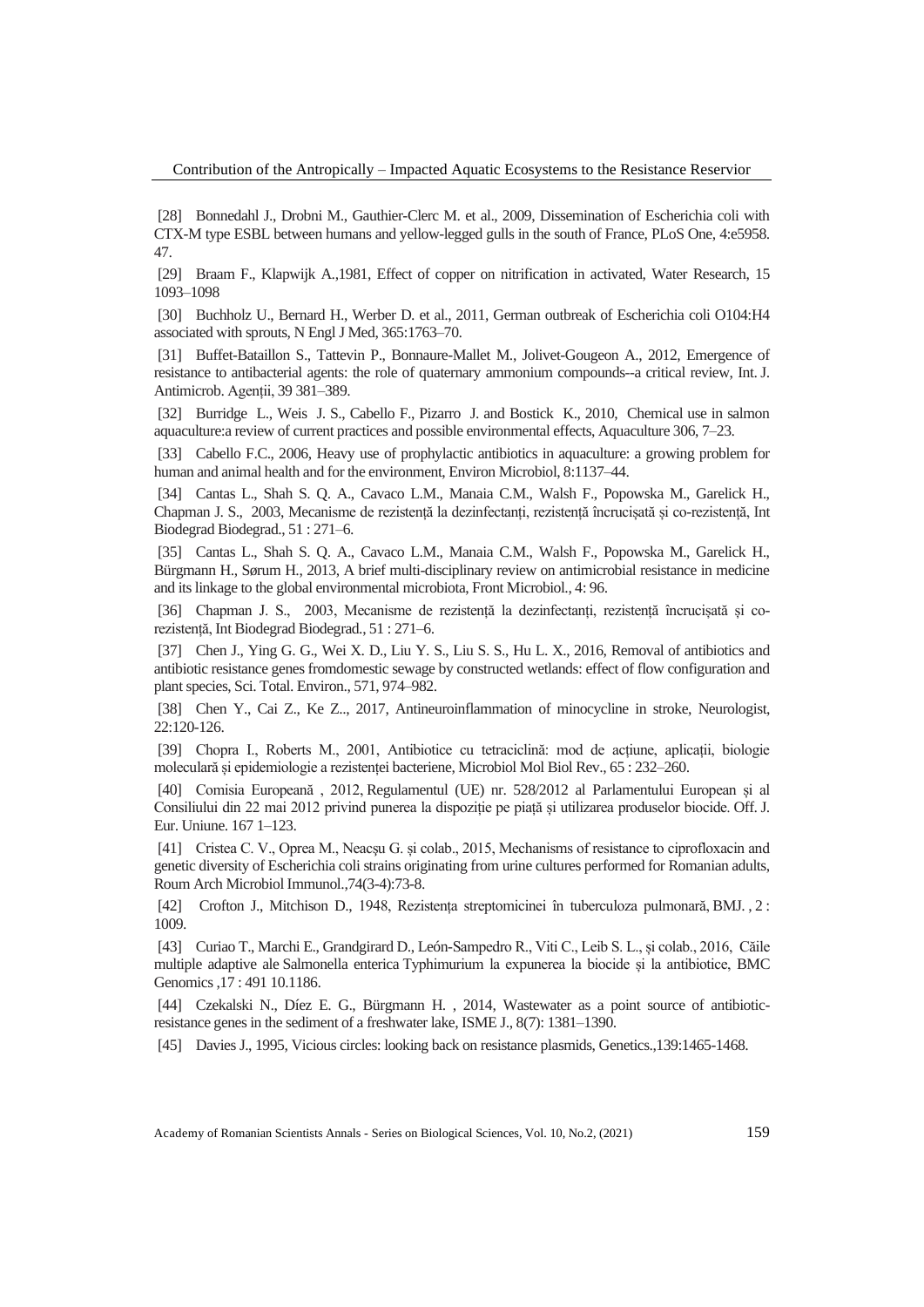[46] De Boeck H., Miwanda B., Lunguya-Metila O., Muyembe-Tamfum J. J., Stobberingh E., Glupczynski Y., Jacobs J. B., 2012, ESBL-positive Enterobacteria isolates in drinking water. Emerg Infect Dis;18:1019–20.

[47] Devarajan N., Laffite A., Graham N. D., Meijer M., Prabakar K., Mubedi J. I., et al., 2015, Accumulation of clinically relevant antibiotic-resistance genes,bacterial load, and metals in freshwater lake sediments in Central Europe, Environ. Sci. Technol. 49, 6528–6537.

[48] Di Cesare A., Eckert E. M., D'Urso S., Bertoni R., Gillan D. C., Wattiez R., 2016, Co-occurrence of integrase 1, antibiotic and heavy metal resistance genes in municipal wastewater treatment plants, Water Res., 94, 208–214.

[49] Doma A. O. , Dumitrescu E., Muselin F.,Teodor C. R., 2015, Elemente de structură bacteriană și mecanismele transmiterii rezistenței la antibiotice, Medicamentul Veterinar, Vol. 9(2), 4-27.

[50] Done H. Y., Halden, R. U., 2015, Reconnaissance of 47 antibiotics and associated microbial risks in seafood sold in the United States, J. Hazard.Mater., 282, 10–17.

[51] Du J., Geng J., Ren H., Ding L., Xu K., Zhang Y., 2015, Variation of antibiotic resistance genes in municipal wastewater treatment plant with A2O-MBR system, Environ. Sci. Pollut. Res., 22, 3715–3726.

[52] Fang H., Zhang Q., Nie X., Chen B., Xiao Y., Zhou Q., et al., 2017, Occurrence and elimination of antibiotic resistance genes in a long-term operation integrated surface flow constructed wetland, Chemosphere ,173, 99–106.

[53] Fernando G. A., Collignon P. J., Bell J. M., 2010, A risk for returned travellers: the "post-antibiotic era", Med J Aust,193:59.

[54] Finley R. L., Collignon P., Larsson D. G. J. et al., 2013, The scourge of antibiotic resistance: the important role of the environment, Clin Infect Dis, 57:704–10.

[55] Fleming A., 1929, Classics in infectious diseases: on the antibacterial action of cultures of a penicillium, with special reference to their use in the isolation of B. influenzae, Brit J Exp Pathol.,10;226- 236.

[56] Fletcher S., 2015, Understanding the contribution of environmental factors in the spread of antimicrobial resistance, Environ Health Prev Med., 20(4): 243–252.

[57] Forsberg K. J., Reyes A., Wang B., 2012, The shared antibiotic resistome of soil bacteria and human pathogens, Science, 337, 1107–1111.

[58] Forslund K., Sunagawa S., Kultima J. R. et al, 2013, Country-specific antibiotic use practices impact the human gut resistome, Genome Res, 23:1163–9.

[59] Gat D., Mazar Y., Cytryn E. et al., 2017, Origin-dependent variations in the atmospheric microbiome community in eastern Mediterranean dust storms, Environ Sci Technol, 51: 6709–18.

[60] Ghaly T. M., Chow L., Asher A. J.et al., 2017, Evolution of class 1 integrons: mobilization and dispersal via food-borne bacteria, PLoS One, 12:e0179169.

[61] Giguère S., 2006, Antimicrobial Drug Action and Interaction: An Introduction. Antimicrobial therapy in Veterinary Medicine 4th ed, S Giguère, JF Prescott, JD Baggot, RD Walker and PM Dowling, eds. Blackwell Publishing, Ames Iowa, USA.

[62] Gillings M. R. , 2017, Class 1 integrons as invasive species, Curr Opin Microbiol,38:10–5.

[63] Gorny R. L., Dutkiewicz J., 2002, Bacterial and fungal aerosols in indoor´ environment in Central and Eastern European countries, Ann Agric Environ Med, 9:17–23.

[64] Harrison J. J.,Ceri H. and Turner R. J., 2007, Multimetal resistance and tolerance in microbial biofilms, Nat. Rev.Microbiol. 5, 928–938.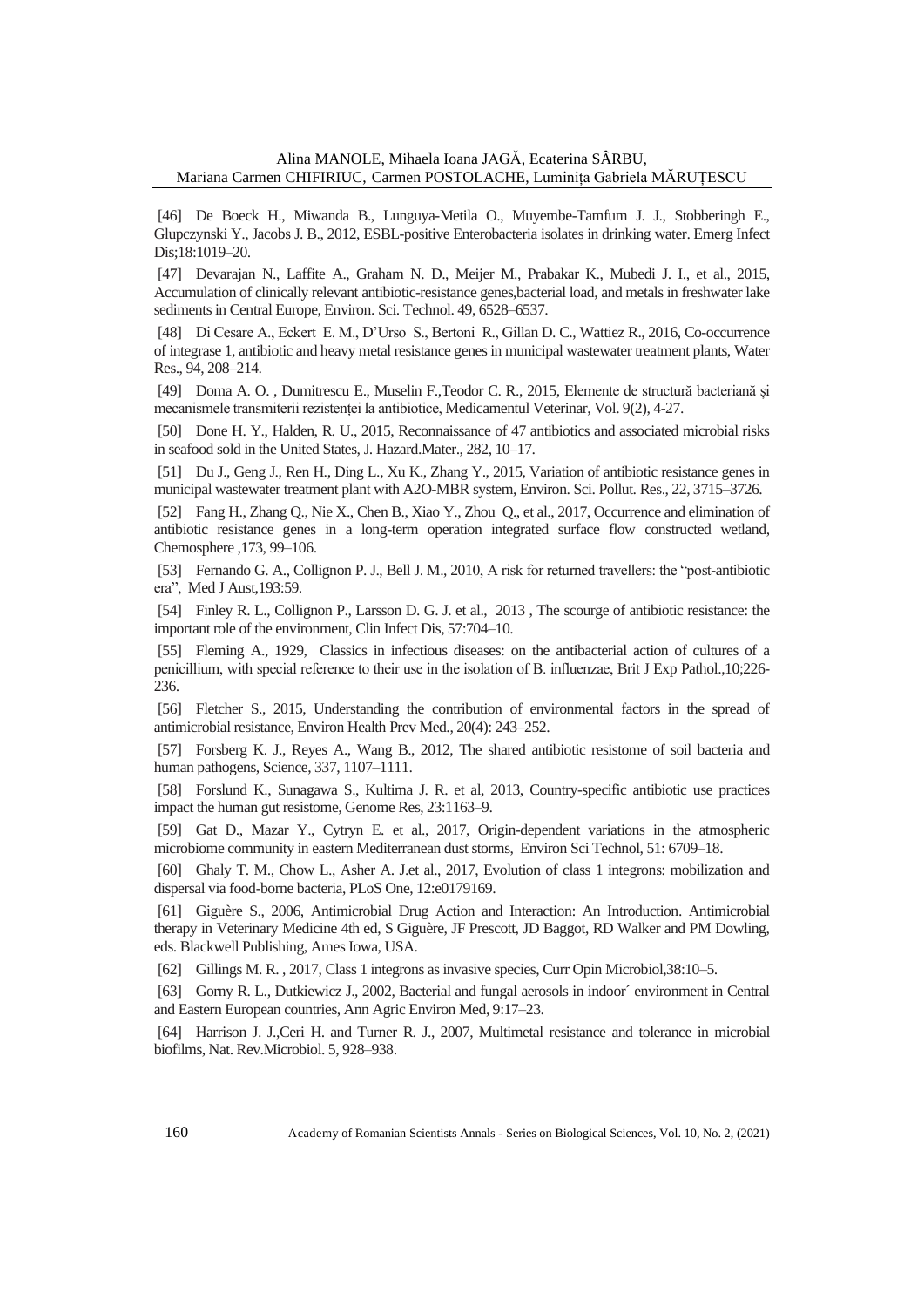[65] Harwood V. J., Staley C., Badgley B. D. et al., 2014, Microbial source tracking markers for detection of fecal contamination in environmental waters: relationships between pathogens and human health outcomes, FEMS Microbiol Rev, 38:1–40.

[66] Hendriksen S. W. M., Orsel K., Wagenaar J. A., Miko A., van Duijkeren E., 2004, Animal-to-Human Transmission of Salmonella Typhimurium DT104A Variant. Emerging Infectious Diseases., 10(12): 2225-2227

[67] Hocquet D., Llanes C., Thouverez M. et al., 2012, Evidence for induction of integron-based antibiotic resistance by the SOS response in a clinical setting, PLoS Pathog, 8:e1002778.

[68] Hong P.-Y., Al-Jassim N., Ansari M. I. , Mackie R. I., 2013, Environmental and Public Health Implications of Water Reuse: Antibiotics, Antibiotic Resistant Bacteria, and Antibiotic Resistance Genes, Antibiotics (Basel), Sep., 2(3): 367–399.

[69] Huijbers P. M. C., Blaak H., De Jong M. C. et al., 2015, Role of the environment in the transmission of antimicrobial resistance to humans: a review, Environ Sci Technol

[70] Iwane T., Urase T., Yamamoto K., 2001, Possible impact of treated wastewater discharge on incidence of antibiotic resistant bacteria in river water, Water Sci Technol, 43: 91–99.

[71] Jarvis P., Sharp E., Pidou M., Molinder R., Parsons S. A., Jefferson B., 2012, Comparison of coagulation performance and floc properties using a novel zirconium coagulant against traditional ferric and alum coagulants, Water Res., 46, 4179–4187.

[72] Jesman C., Młudzik A., Cybulska M., 2011, History of antibiotics and sulphonamides discoveries, Pol Merkur Lekarski., 30(179):320-2.

[73] Johnson T. A., Stedtfeld R. D., Wang Q., Cole J. R., Hashsham S. A., Looft T. et al. , 2016, Clusters of antibiotic resistance genes enriched together stay together in swine agriculture, MBio 7, e02214–e02215. 10.1128/mBio.02214-15.

[74] Johnning A., Moore E. R., Svensson-Stadler L. et al. ,2013, Acquired genetic mechanisms of a multiresistant bacterium isolated from a treatment plant receiving wastewater from antibiotic production, Appl Environ Microb, 79:7256–63.

[75] Jutkina J., Rutgersson C., Flach C.-F. et al., 2016, An assay for determining minimal concentrations of antibiotics that drive horizontal transfer of resistance, Sci Total Environ, 548-549:131–8.

[76] Jutkina J., Marathe N. P., Flach C.-F. et al., 2017, Antibiotics and common antibacterial biocides stimulate horizontal transfer of resistance at low concentrations, Sci Tot Environ, DOI: 10.1016/j.scitotenv.2017.10.312.

[77] Kahrilas G. A., Blotevogel J., Stewart P. S., Borch T.,2015, Biocides in hydraulic fracturing fluids: a critical review of their usage, mobility, degradation, and toxicity, Environ. Sci. Technol., 49 16–32.

[78] Karkman A., Johnson T. A., Lyra C. et al., 2016, High-throughput quantification of antibiotic resistance genes from an urban wastewater treatment plant, FEMS Microbiol Ecol, DOI: 10.1093/femsec/fiw014.

[79] Karvelas M., Katsoyiannis A., Samara C., 2003, Occurrence and fate of heavy metals in the wastewater treatment process, Chemosphere, 53 1201–1210. 10.1016.

[80] Kayne G. G., 1935, Utilizarea sanocrizinei în tratamentul tuberculozei pulmonare: (Secția medicină), Proc. R. Soc. Med., 28 : 1463–1468.

[81] Keyes K., Lee M.D., Maurer J.J., 2003, Antibiotics: Mode of Action, Mechanisms of Resistance and Transfer. Microbial Food Safetry in Animal Agriculture Current Topics. ME Torrence and RE Isaacson, eds. Iowa State Press, Ames, USA.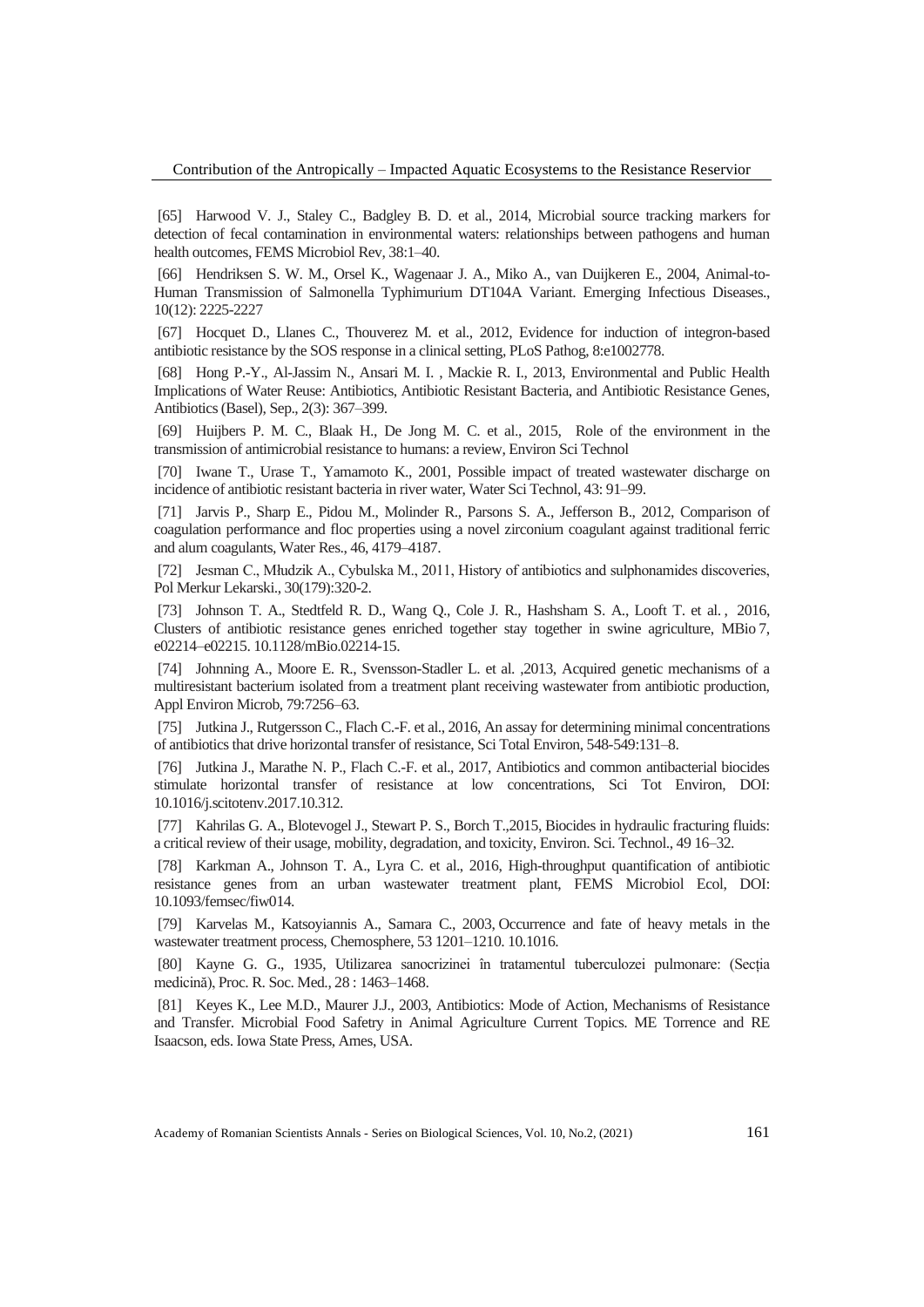[82] Kristiansson E., Fick J., Janzon A., Grabic R., Rutgersson C., Weijdegård B., 2011, Pyrosequencing of antibiotic-contaminated river sediments reveals high levels of resistance and gene transfer elements, Plus unu, 6 :e17038.

[83] Larsson D. G. J., 2014, Pollution from drug manufacturing: review and perspectives, Philos T Roy Soc B , 369, DOI: 10.1098/ rstb.2013.0571.

[84] Leclercq R., Derlot E., Duval J., Courvalin P., 1988, Plasmid-mediated resistance to vancomycin and teicoplanin in Enterococcus faecium, N. Engl. J. Med, 319 157-161.

[85] Leggett M. J., McDonnell G., Denyer S. P. et al., 2012, Bacterial spore structures and their protective role in biocide resistance, J Appl Microbiol, 113:485–98.

[86] Lennon J. T., Jones S. E., 2011, Microbial seed banks: the ecological and evolutionary implications of dormancy, Nat Rev Microbiol, 9:119–30.

[87] Lescher G. Y., Froelich E. J., Gruett M. D. et al., 1962, 1,8-Naphthyridine derivatives: a new class of chemotherapy agents, J Med Pharm Chem., 5:1063-1068.

[88] Levin B. R., Baquero F., Johnsen P. J., 2014, A model-guided analysis and perspective on the evolution and epidemiology of antibiotic resistance and its future, Curr Opin Microbiol, 19C:83–9.

[89] Levy S., 1982, Microbial resistance to antibiotics. An evolving and persistent problem, Lancet., 320 : 83–88.

[90] Li D., Yu T., Zhang Y., Yang M., Li Z. , Liu, M., Qi R., 2010, Antibiotic resistance characteristics of environmental bacteria from an oxytetracycline production wastewater treatment plant and the receiving river, Appl. Environ. Microbiol., 76, 3444–3451.

[91] Livermore D. M, 2000, Epidemiology of antibiotic resistance, Intensive Care Med, 26(Suppl 1):S14–21.

[92] Luo Y., Yang F., Mathieu J., Mao D., Wang Q., 2013, Proliferation of Multidrug-Resistant New Delhi Metallo-β-lactamase Genes in Municipal Wastewater Treatment Plants in Northern China, Environ Sci Technol Lett, 1: 26–30.

[93] Ma L., Li B., Jiang X. T., Wang Y. L., Xia Y., Li A. D., Zhang T., 2017, Catalogue of antibiotic resistome and host-tracking in drinking water deciphered by a large scale survey, Microbiome, 5: 154.

[94] Marathe N. P., Shetty S. A., Shouche Y. S. et al., 2016, Limited bacterial diversity within a treatment plant receiving antibiotic-containing waste from bulk drug production, PLoS One, 11:e0165914.

[95] Marshall C. G., Broadhead G., Leskiw B. K., Wright G. D., 1997, D-Ala-D-Ala ligases from glycopeptide antibiotic-producing organisms are highly homologous to enterococcus-resistant VanA and VanB ligases, Proc. Natl. Acad. Sci. SUA, 946480-6483.

[96] Marshall C. G., Lessard I. A., Park I., Wright G. D.,1998, Antibiotic resistance genes of glycopeptides in glycopeptide-producing organisms, Antimicrob. Agenți Chemother. 42 2215–2220.

[97] Martinez J. L., Coque T. M., Baquero F., 2015, What is a resistance gene? Ranking risk in resistomes, Nat Rev Microbio, 13:116–23.

[98] McEachran A. D., Blackwell B. R., Hanson J. D. et al., 2015, Antibiotics, bacteria, and antibiotic resistance genes: aerial transport from cattle feed yards via particulate matter, Environ Health Perspect, 123:337–43.

[99] Mecena M., 2017, Big Chicken: The Incredible Story of How Antibiotics Created Modern Agriculture and Changed the Way the World Eats Hardcover, The Amazon Book Review.

[100] Mihăescu G., Chifiriuc M. C., Dițu L. M., 2007, Antibiotice și substante chimioterapeutice antimicrobiene, Ed. Academiei Române, ISBN: 9789732715734.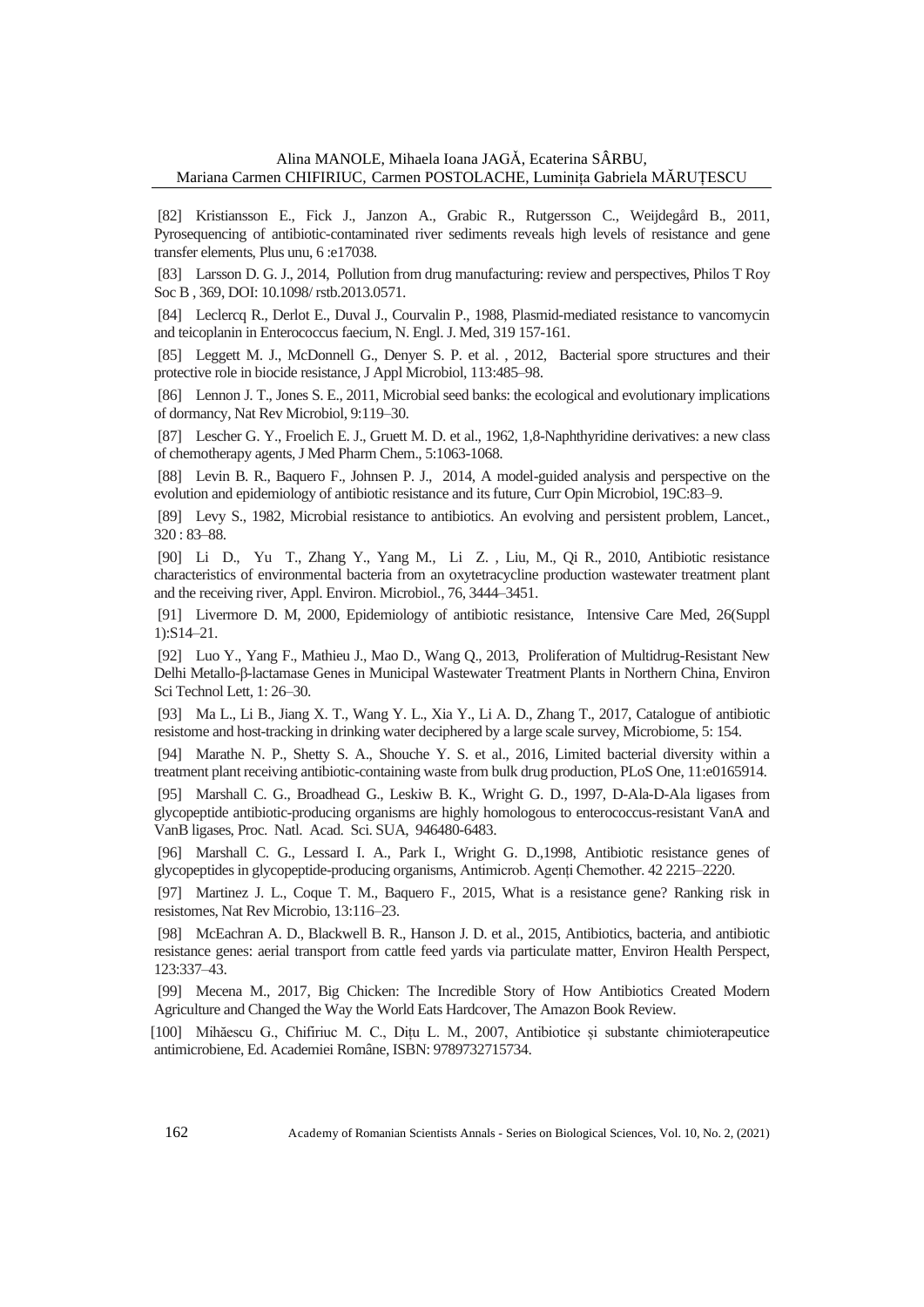[101] Moisoiu A., Mitran C. I., Mitran M. I. et al., 2016, Resistance pattern of multi-drug resistant strains of Mycobacterium tuberculosis and characteristics of patients with multi-drug resistant tuberculosis, Rom Arch Microbiol Immunol.,75(1-2):25-31.

[102] Molton J. S., Tambyah P. A., Ang B. S. P. et al., 2013, The global spread of healthcare-associated multidrug-resistant bacteria: a perspective from Asia, Clin Infect Dis, 56:1310–8.

[103] Nies, D. H.,1999, Microbialheavy - metal resistance, Appl. Microbiol. Biotechnol. 51, 730–750.

[104] Pal C., Asiani K., Arya S. et al., 2017, Metal resistance and its association with antibiotic resistance, Adv Microb Physiol., 70:261– 313.

[105] Pal C., Bengtsson-Palme J. , Kristiansson E., Larsson J. , 2016, The structure and diversity of human, animal and environmental resistomes, Microbiome, 4:54.

[106] Pal C., Bengtsson-Palme J., Kristiansson E. et al., 2015, Co-occurrence of resistance genes to antibiotics, biocides and metals reveals novel insights into their co-selection potential, BMC Genomics, 16:964.

[107] Pal C., Bengtsson-Palme J., Rensing C., Kristiansson E., Larsson D. G. J., 2014, BacMet: baza de date cu biocidele antibacteriene și rezistența metalelor, Acizii nucleici Res., 42 D737 – D743. 10.1093.

[108] Paul C., Bayrychenko Z., Junier T., Filippidou S., Beck K., Bueche M., Greub G., Bürgmann H., Junier P., 2018, Dissemination of antibiotic resistance genes associated with the sporobiota in sediments impacted by wastewater, PeerJ., 6: e4989.

[109] Pendleton J. N., Gorman S. P., Gilmore B. F., 2013, Clinical relevance of the ESKAPE pathogens, Expert Review of Anti-infective Therapy, 11 (3): 297–308.

[110] Peneş N., Muntean A.A., Moisoiu A. et al., 2017, An overview of resistance profiles ESKAPE pathogens from 2010–2015 in a tertiary respiratory center in Romania, Rom J Morphol Embryol., 58(3):909-922.

[111] Preoţescu L., Nodea M. E., Popa M. I., 2014, Utilizarea anterioară de antibiotice, posibil factor de risc pentru infectiile cu bacterii rezistente, Infectio.ro., 39(3):13-15.

[112] Pruden A., Pei R., Storteboom H. N. et al., 2006, Antibiotic resistance genes as emerging contaminants: studies in northern Colorado, Environ Sci Technol, 40:7445–50.

[113] Pruden A., 2014, Balancing water sustainability and public health goals in the face of growing concerns about antibiotic resistance, Environ Sci Technol, 48:5–14.

[114] Pruden A., Larsson D. G. J., Amezquita A.´ et al., 2013, Management options for reducing the release of antibiotics and antibiotic resistance genes to the environment, Environ Health Perspect, 121:878–85.

[115] Rasko D. A., Webster D. R., Sahl J. W. et al., 2011, Origins of the E. coli strain causing an outbreak of hemolytic-uremic syndrome in Germany, N Engl J Med, 365:709–17.

[116] Review on Antimicrobial Resistance, 2016, In: O'Neill J (ed). Tackling Drug-Resistant Infections Globally: Final Report and Recommendations. London: Wellcome Trust & HM Government.

[117] Rizzo L., Manaia C., Merlin C., Schwartz T., Dagot C., Ploy M. C., et al., 2013, Urban wastewater treatment plants as hotspots for antibiotic resistant bacteria and genes spread into the environment: a review. Sci. Total Environ. 447, 345–360.

[118] Rodriguez-Mozaz S., Chamorro S., Marti E., Huerta B., Gros M., Sànchez-Melsió A., Borrego C. M., Barceló D., Balcázar J. L., 2015, Occurrence of antibiotics and antibiotic resistance genes in hospital and urban wastewaters and their impact on the receiving river, Water Research 69:234-242.

[119] Rolain J. M., 2013, Food and human gut as reservoirs of transferable antibiotic resistance encoding genes, Front Microbiol, 4:173.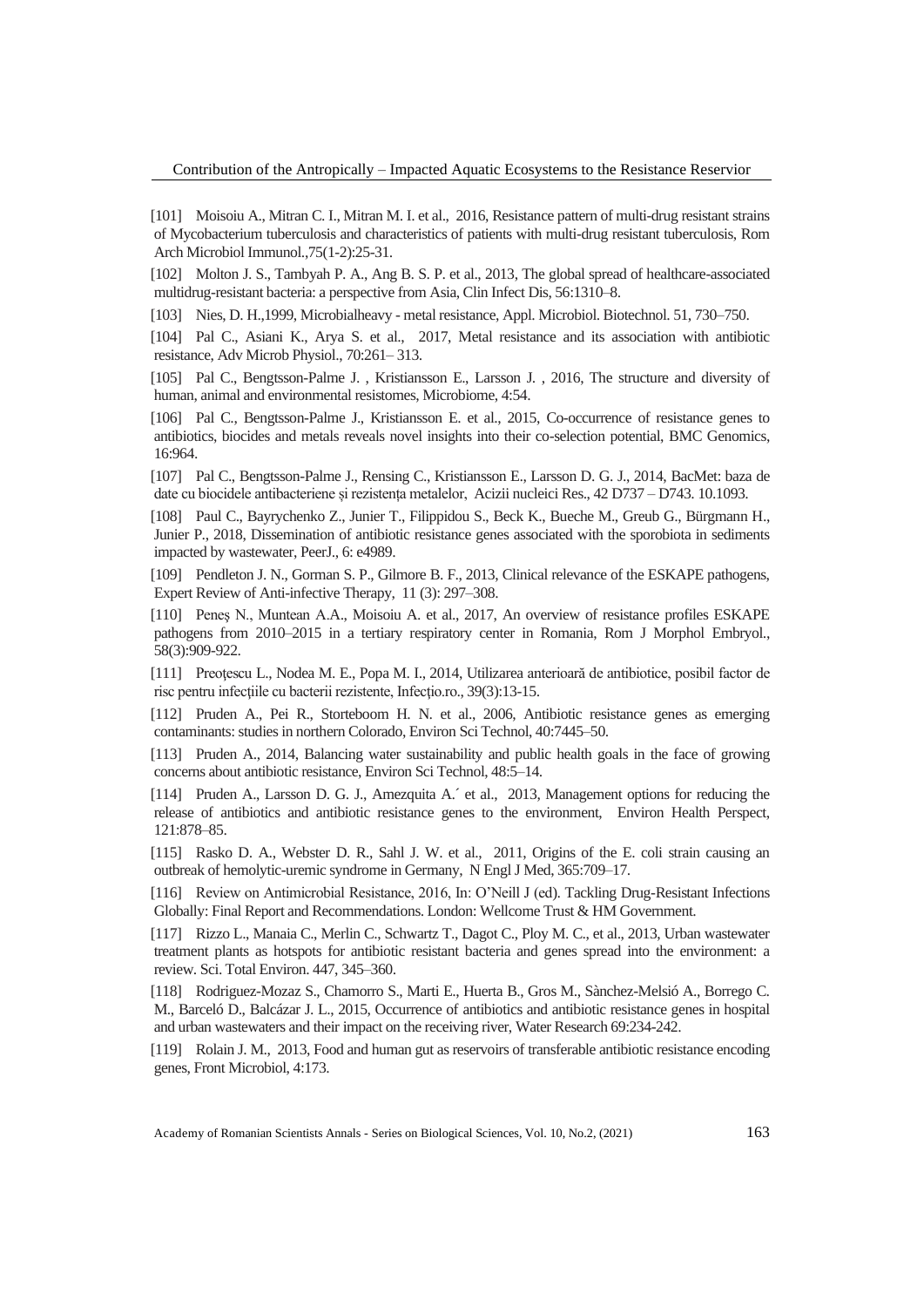[120] Russell d.Hr., 2003,Utilizarea biocidului și rezistența la antibiotice: relevanța descoperirilor de laborator pentru situațiile clinice și de mediu, Infectul Lancet. Dis., 3 : 794–803.

[121] Sattar S. A., Tetro J. A., Springthorpe V.S., 2007, Efectele substanțelor chimice asupra mediului și relația gazdă-patogen: există consecințe negative asupra sănătății umane?, New Biocides Development, Zhu PC (Washington, DC: American Chemical Society;) 2–30. 10.1021.

[122] Schiering N., Kabsch W., Moore M. J., Distefano M. D.,Walsh C. T. and Pai E. F., 1991, Structure of the detoxification catalyst mercuric ion reductase from Bacillus sp.strain- RC607, Nature 352, 168–172.

[123] Schmidt M. L., Spencer M. D., Davidson L. E., 2018, Patient, Provider, and Practice Characteristics Associated with Inappropriate Antimicrobial Prescribing in Ambulatory Practices, Infect Control Hosp Epidemiol.,1-9.

[124] Seiler C. and Berendonk T. U., 2012, Heavy metal driven co-selection of antibiotic resistance in soil and water bodies impacted by agriculture and aquaculture, Frontiers in Microbiology, vol.3.

[125] Selck H., Handy R. D., Fernandes T. F., Klaine S. J., Petersen E. J., 2016, Nanomateriale în mediul acvatic: o perspectivă a Uniunii Europene-Statele Unite asupra stării testării ecotoxicității, a priorităților de cercetare și a provocărilor viitoare, Environ. Toxicol. Chem.,35 1055–1067.

[126] Sengupta S., Chattopadhyay M. K., Grossart H.-P., 2013, The multifaceted roles of antibiotics and antibiotic resistance in nature, Microbiol . 4 : 47.

[127] Shade A., Peter H., Allison S. D. et al., 2012, Fundamentals of microbial community resistance and resilience, Front Microbiol, 3:417.

[128] Sharma V. K., Johnson N., Cizmas L., McDonald T. J., Kim H., 2016, A review of the influence of treatment strategies on antibiotic resistant bacteria and antibiotic resistance genes, Chemosphere, 150, 702–714.

[129] Shoemaker N. B., Vlamakis H., Hayes K .et al., 2001, Evidence for extensive resistance gene transfer among Bacteroides spp. and among Bacteroides and other genera in the human colon, Appl Environ Microb, 67:561–8.

[130] Silver S. and Phung L. T., 1996, Bacterial heavy metal resistance: new surprises, Annu. Rev. Microbiol. 50, 753–789.

[131] Singer A. C. , Shaw H., Rhodes V., Hart A., 2016, Review of Antimicrobial Resistance in the Environment and Its Relevance to Environmental Regulators, Front Microbiol., 7:1728.

[132] Sommer M. O. A, Church G. M., Dantas G., 2010, The human microbiome harbors a diverse reservoir of antibiotic resistance genes, Virulence, 1:299–303.

[133] Sommer M. O. A., Dantas G., Church G. M., 2009, Functional characterization of the antibiotic resistance reservoir in human microflora, Science, 325 : 1128–1131.

[134] Srivastava V., Gusain D., Sharma Y. C., 2015, Critical review on the toxicity of some widely used engineered nanoparticles, Ind. Eng. Chem. Res., 54, 6209–6233.

[135] Stedt J., Bonnedahl J., Hernandez J. et al., 2015, Carriage of CTX-M type extended spectrum βlactamases (ESBLs) in gulls across Europe, Acta Vet Scand, 57:74

[136] Stokes H. W., Gillings M. R., 2011, Geneflow,mobilegenetic elements and the recruit mentof antibiotic resistance genes into Gram negativ epathogens, FEMS Microbiol.Rev. 35, 790–819.

[137] Teitzel G. M. and Parsek M. R., 2003, Heavy metal resistance of biofilm and planktonic Pseudomonas aeruginosa, Appl. Environ.Microbiol. 69, 2313–2320.

[138] Tran N., Drogui P., Blais J. F., Mercier G., 2012, Phosphorus removal from spiked municipal wastewater using either electrochemical coagulation or chemical coagulation as tertiary treatment, Sep. Purif. Technol., 95, 16–25.